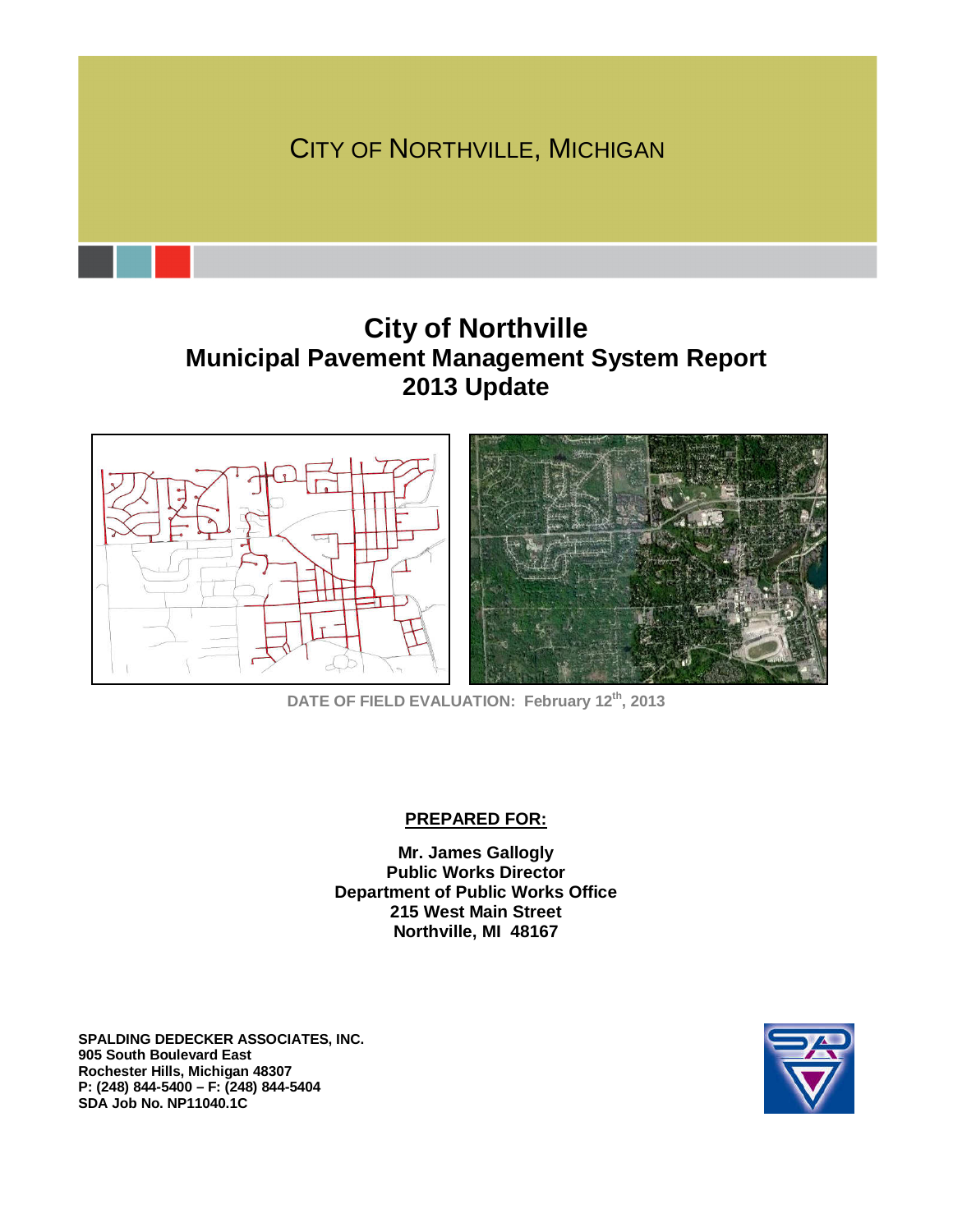# **Table of Contents**

# REPORT Page

# **TABLES**

| Table 13.0 - Extended Service Life Gains for Pavement Treatments 25 |  |
|---------------------------------------------------------------------|--|

# **FIGURES**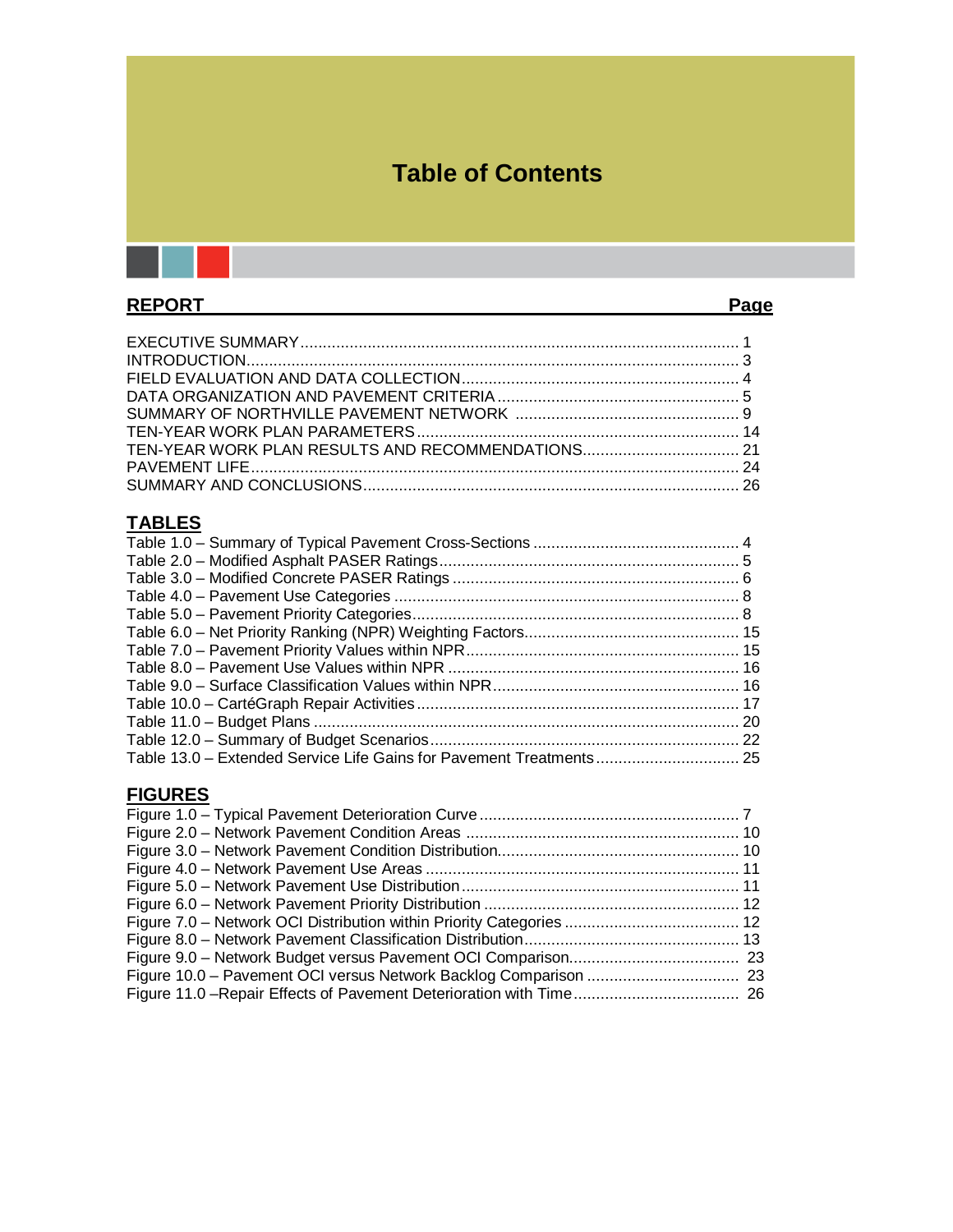# **Table of Contents**

# **APPENDICES**

- Appendix A Overall Condition Index (OCI) Maps
- Appendix B Pavement Priority Maps
- Appendix C Pavement Classification Maps
- Appendix D Pavement Use Maps
- Appendix E Segment Information Spreadsheet
- Appendix F CartéGraph Output Budget Summary Report
- Appendix G CartéGraph Output Segment Analysis Recommendations \$350K Budget
	- CartéGraph Output Segment Analysis Recommendations \$950K Budget
	- CartéGraph Output Segment Analysis Recommendations Bond Budget
- Appendix H Ten-Year Work Plan Maps \$350K Budget
	- Ten-Year Work Plan Maps \$950K Budget
	- Ten-Year Work Plan Maps Bond Budget
- Appendix I Ten-Year Work Plan Tables \$350K Budget
	- Ten-Year Work Plan Tables \$950K Budget
		- Ten-Year Work Plan Tables Bond Budget
- Appendix J Asphalt PASER Manual
- Appendix K Concrete PASER Manual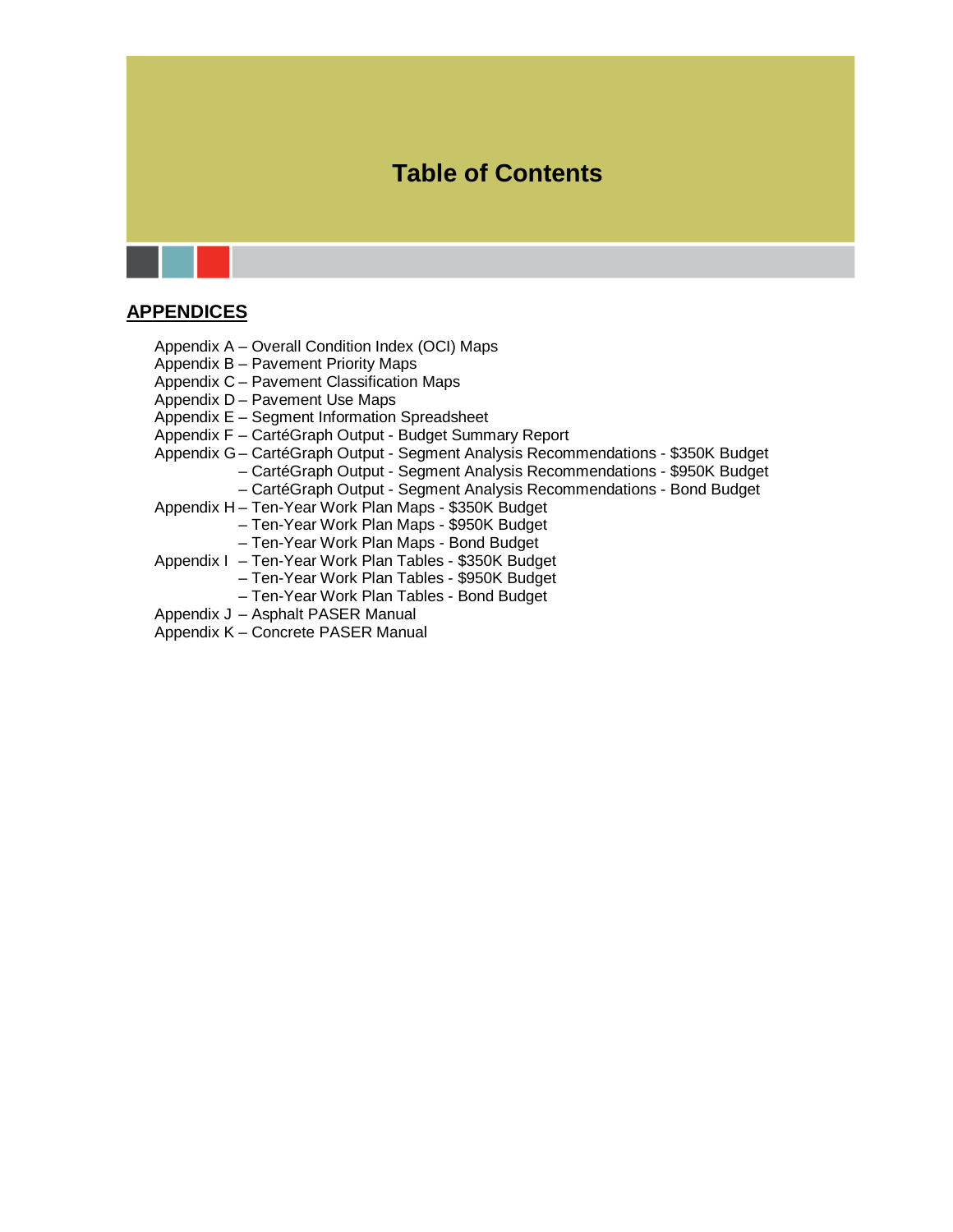# City of Northville Municipal Pavement Management System Report 2013 Update

### **EXECUTIVE SUMMARY:**

In February of 2013, Spalding DeDecker Associates, Inc. (SDA) completed a field evaluation update for the inventory of all roadway pavements within the City of Northville (Northville). The revised information obtained from the field evaluation was used by SDA to redevelop the municipal pavement management system, which includes recommendations for three conceptual ten-year work plans based on various budget scenarios provided by Northville. The roadway network is approximately 25 miles long, and consists of asphalt, concrete, and composite (asphalt over concrete) pavements. The total pavement area was found to be approximately 3,897,756 square feet, representing a total asset replacement value of approximately \$25 million. The overall condition of the pavement network was found to be fair, with a weighted average Overall Condition Index (OCI) rating of 49.74 on the 100 point scale.

As noted in the original report, a combination of preventative maintenance and extensive rehabilitation and reconstruction repairs is necessary to address the varying pavement conditions found in the network. Northville supplied SDA with three potential budget scenarios for comparison. This will help determine which strategy should be implemented if the financial situation allows. The first scenario consists of the existing \$350,000 annual budget. The second and third scenarios are based on a proposed millage increase regarding street repairs that is to be voted on by the Northville citizens in August 2013. If approved, this would potentially add an extra \$600,000 to the existing annual budget. Therefore, the second scenario consists of a \$950,000 annual budget. Finally, the third scenario includes Northville paying into a bond issue with the funds from the potential millage increase, which would significantly increase the budget amount for the first three years of the bond. This would provide an annual budget of \$2,000,000 for the first three years and \$500,000 to \$600,000 annually for the remainder of the plan. All annual budgets for each scenario include a \$25,000 budget to provide preventative maintenance repairs and a \$35,000 allowance for isolated sidewalk repairs outside of the recommended annual scopes of work. The remainder is left for the program to choose the most cost-effective rehabilitative or reconstruction repairs.

The analysis with the existing \$350,000 annual budget determined that the network-level OCI will consistently fall throughout the ten-year time period, from a current level of 49.74, to a level of 38.49 at the end of the tenth year, implying significant project under-funding. Therefore, it is imperative that the millage increase is approved in order to improve the condition of the existing pavement network. The \$950,000 annual budget associated with the millage increase provides a steady increase in OCI each year until the final OCI level after ten years ends up at 59.86. Furthermore, the bond scenario, which provides significant funding during the first three years of the bond program increases the OCI rapidly to 65.83 after the third year of the bond program, but then the OCI is basically maintained around a level of 65 for the remaining years of the tenyear plan due to a significant decrease in annual funds. While the Bond budget scenario yields the highest average OCI after ten years, it is important to note that this budget will continue to simply maintain the overall condition at an approximate rating of 65 while the \$950,000 annual budget will continue to slowly increase the network OCI over time. After the full twenty years of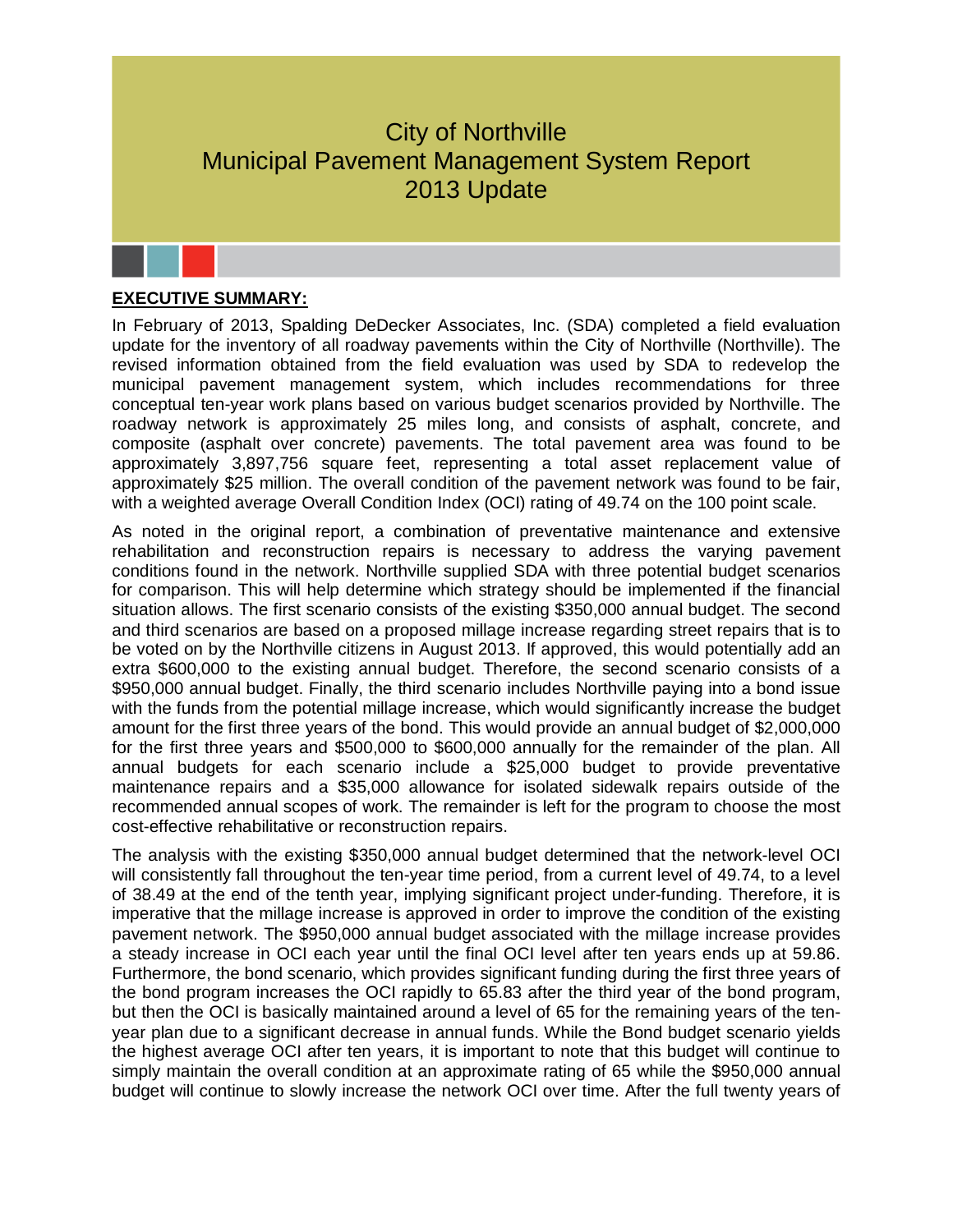#### **City of Northville Municipal Pavement Management System 2013 Update Page 2 of 27**



the program, it is estimated that the Bond scenario will maintain the network OCI at 65 compared to the \$950K budget scenario, which is estimated to yield a final network OCI of 68 to 70. An overview of the various budget scenarios can be seen in the chart and table below.



| <b>Scenario</b><br><b>Type</b> | <b>Total Ten-</b><br><b>Year Cost</b> | <b>Existing</b><br><b>OCI</b> | <b>Final</b><br><b>Network</b><br><b>OCI</b> | <b>Budget Trends</b>                                                            |
|--------------------------------|---------------------------------------|-------------------------------|----------------------------------------------|---------------------------------------------------------------------------------|
| \$350K<br>Annual               | \$3,545,973                           | 49.74                         | 38.49                                        | OCI steadily decreases annually                                                 |
| \$950K<br>Annual               | \$8,959,447                           | 49.74                         | 59.86                                        | OCI gradually increases annually                                                |
| <b>Bond</b><br>Scenario        | \$9,614,067                           | 49.74                         | 65.32                                        | OCI quickly rises to 65 and is then maintained for<br>the remainder of the plan |

**Based on the comparison of the results of the three Budget-Driven analyses, SDA determined that the existing annual budget of \$350,000 is insufficient to adequately maintain the Northville Pavement Network. Therefore, it is vital that the proposed millage increase be approved in order to increase the network-level OCI to an acceptable level. If the millage increase is implemented, SDA recommends that Northville implement the \$950,000 annual budget scenario in order to steadily increase the network's condition over time.**

One major component of updating the municipal pavement management system was to review the recent capital paving project's repair strategies and bid unit cost data, and update the information within the pavement management program software. SDA was able to confirm the types of repairs to be implemented for certain scenarios with Northville, and the unit costs for these strategies were updated accordingly. Furthermore, the unit costs were also modified to include an allowance accounting for the sidewalk, ramp, and curb and gutter repairs needed for each individual road segment that is selected for repair. While a project-level analysis is still required to specify the exact repair and quantity information for each selected segment, this allowance will help forecast a more realistic and accurate budget for the purposes of this network-level analysis.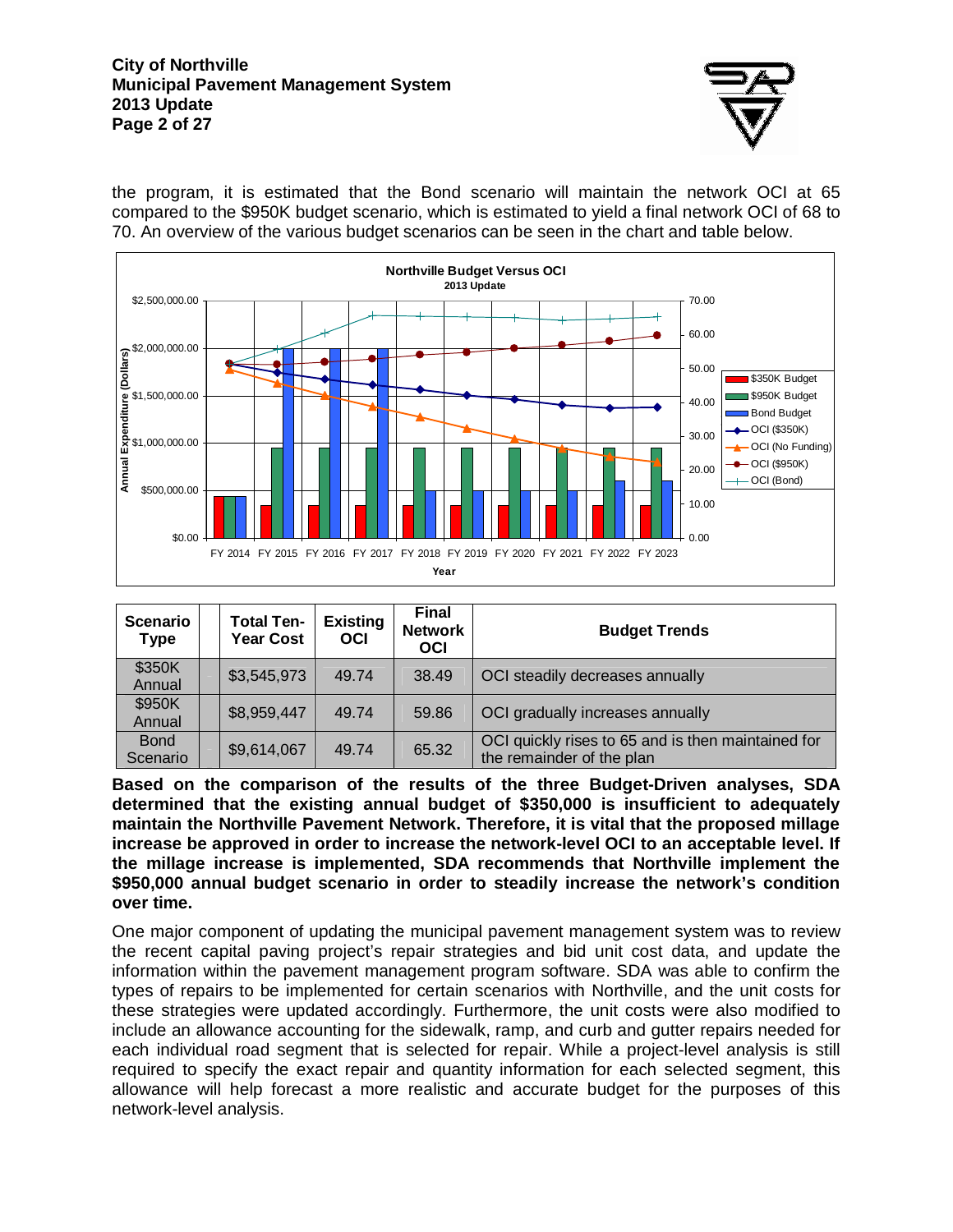

# **INTRODUCTION**

The following report is intended to overview the updated municipal pavement management system developed by SDA for the City of Northville. The purpose of the management system is to provide an accessible pavement inventory as well as important management information pertaining to the approximately 25 mile long roadway network under the City's jurisdiction. In addition, the management system serves as a tool for developing short and long-term capital funding projections. Existing information from the network was obtained through a detailed site evaluation, and incorporated into the system to assist in development of a conceptual ten-year work plan. The work plan optimizes funding by strategically allocating budgets to suit the specific needs of the Northville network. The goal of the ten-year work plan is to help the City plan and project strategic annual repair projects, which will lead to tangible improvements in the overall pavement conditions.

The field evaluation update was conducted in February of 2013 to update the current pavement condition ratings. SDA identified the visible distresses on each road for repair analysis. Pavement distresses such as deformations, depressions, cracks, patches, and potholes were identified and linked to a probable cause to help determine cost-effective repair strategies. A visual rating based on the established "PASER" rating system was given for all pavements to determine the Overall Condition Index (OCI).

CartéGraph software was used to develop the ten-year work plans. This software utilizes either OCI-Driven Analysis or Budget-Driven Analysis to determine the predicted work for the ten-year plan. For this report, SDA utilized the Budget-Driven Analysis, since Northville provided three predicted annual budgets for comparison that served as the funding parameters. The unit prices for each repair activity were updated to include allowances for sidewalk, ramp, and curb and gutter repairs within the recommended pavement segments for each year based on actual paving program pricing data. SDA also provided a separate allowance in the budget to account for isolated sidewalk, sidewalk ramp, and curb and gutter repairs that are necessary outside of the recommended annual scope of work. General cost information and work plan maps from the CartéGraph output are provided for planning purposes in Appendices F thru I. We note that the results of the ten-year plan are not intended to directly fund actual repair projects. A more detailed, "project level" analysis is required prior to actual design and construction work. Therefore, the provided cost information may differ from the final chosen design depending on a number of factors.

The strength of the management system and ten-year work plan is built upon the Network Priority Ranking (NPR), observed pavement conditions, value-engineering repair strategies, and if/then budget scenarios, including other parameters discussed later in the report.

The following is a summary of our approach for the project update:

- Update the history of the pavements with collaboration from Northville personnel to include the most recent capital improvements.
- **Inspect the roadways; document and inventory the updated existing pavement** conditions for each pavement segment.
- Develop CAD drawings and colored-maps to overview the updated pavement characteristics throughout the network.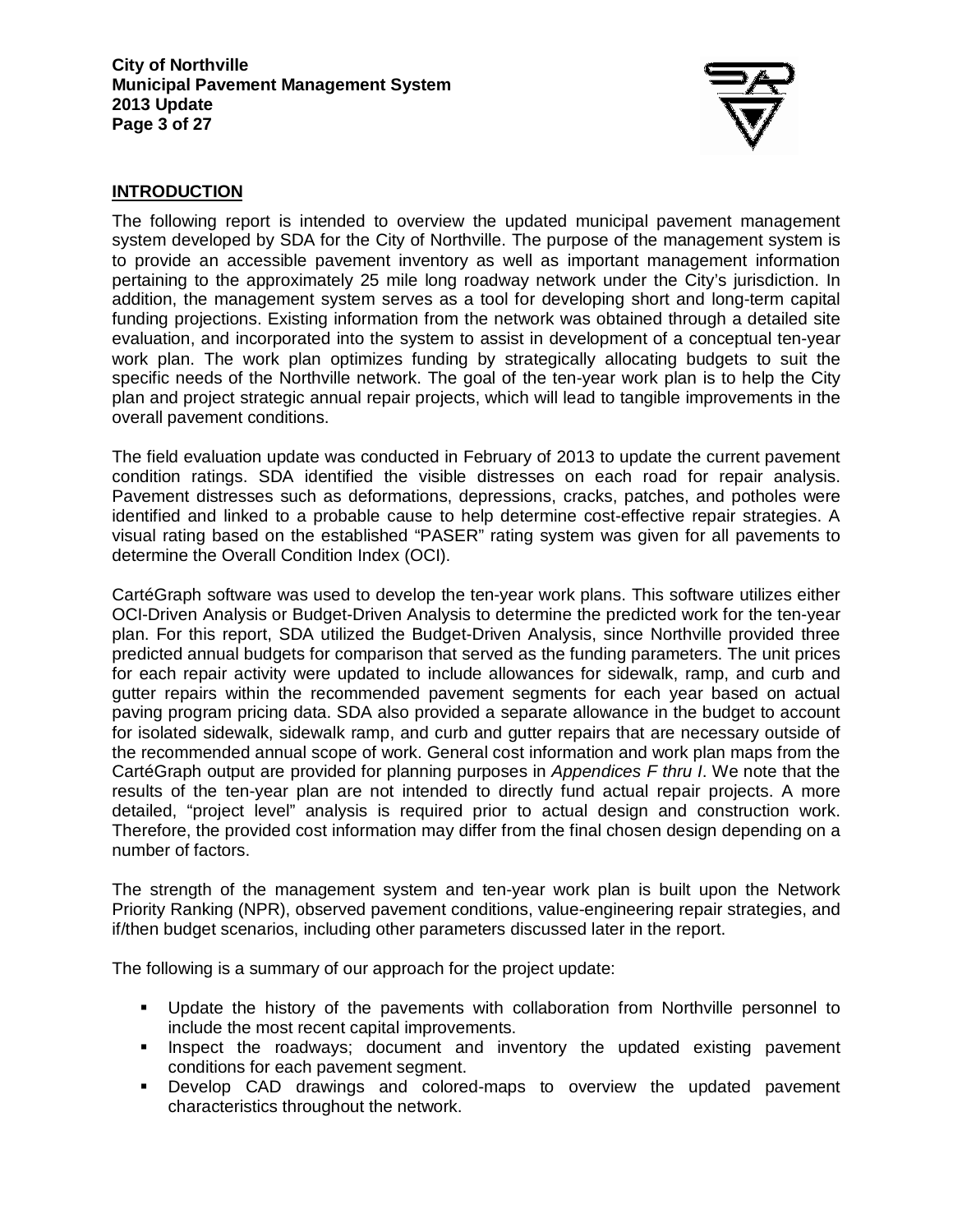#### **City of Northville Municipal Pavement Management System 2013 Update Page 4 of 27**



- Review input from City and project-level cost data from most recent capital projects to update network-level repair and unit cost information; include allowance for sidewalk, ramp, and curb and gutter repairs for each recommended segment in unit cost projection for each recommended repair activity.
- Provide pavement management strategies for the overall Northville pavement network. For example:
	- o Maintain high priority pavements in "good" condition by recommending applicable preventative maintenance with budget information supplied by City.
	- o Propose rehabilitation methods where possible for fair condition pavements before they deteriorate to poor condition and require more costly reconstruction.
	- o Provide value-engineered alternatives where applicable.
	- o Run three budget scenarios provided by City to help confirm predicted funding or determine appropriate funding for the network.
- Prepare work plan maps with color-coding to show updated repair locations and types (preventative maintenance, rehabilitation, or reconstruction) for the ten-year plans.
- Give a general overview of predicted costs and resulting pavement conditions for the ten-year time period.

# **FIELD EVALUATION AND DATA COLLECTION**

The field evaluation was performed by visiting all roadways within the City limits, and obtaining detailed documentation of the updated existing characteristics and conditions. The roads were broken down into individual pavement segments, and each segment was assigned a rating according to the modified PASER method. This method is identical to the established standard PASER method, except it uses a 0-100 scale instead of a 0-10 scale, allowing for more refined ratings. Standard PASER manuals for asphalt and concrete pavements are located in Appendices J and K.

The City of Northville provided SDA with information relating to existing pavement crosssections. As seen in Table 1.0 below, pavement and aggregate base thicknesses vary with pavement use and pavement classification designations, which are discussed in detail later in the report. The typical subgrade material encountered was assumed to be Sandy Loam, based on past repairs in Northville. This information was assumed to be the basis for future roadway design and construction, and was accounted for in the CartéGraph conceptual repair costs. SDA deemed this information sufficient for development of the pavement management system, and did not perform any pavement cores.

| .<br><b>UMINIMITY OF TYPICAL LATONICIII, OTOOO OCONOMO</b> |                                          |                                     |                                           |                      |
|------------------------------------------------------------|------------------------------------------|-------------------------------------|-------------------------------------------|----------------------|
| <b>Pavement</b><br><b>Classification</b>                   | <b>Pavement</b><br>Use                   | <b>Pavement</b><br><b>Thickness</b> | <b>Aggregate Base</b><br><b>Thickness</b> | <b>Subgrade Soil</b> |
| <b>Asphalt Standard Duty</b><br>(AC SD)                    | Residential - Local                      | 3.0"                                | 6.0"                                      | Sandy Loam           |
| <b>Asphalt Standard Duty</b><br>(AC SD)                    | Residential - Major                      | 5.0"                                | 6.0"                                      | Sandy Loam           |
| <b>Asphalt Heavy Duty</b><br>(AC HD)                       | Commercial - Local<br>Commercial - Major | 8.0"                                | 6.0"                                      | Sandy Loam           |

**Table 1.0 – Summary of Typical Pavement Cross-Sections**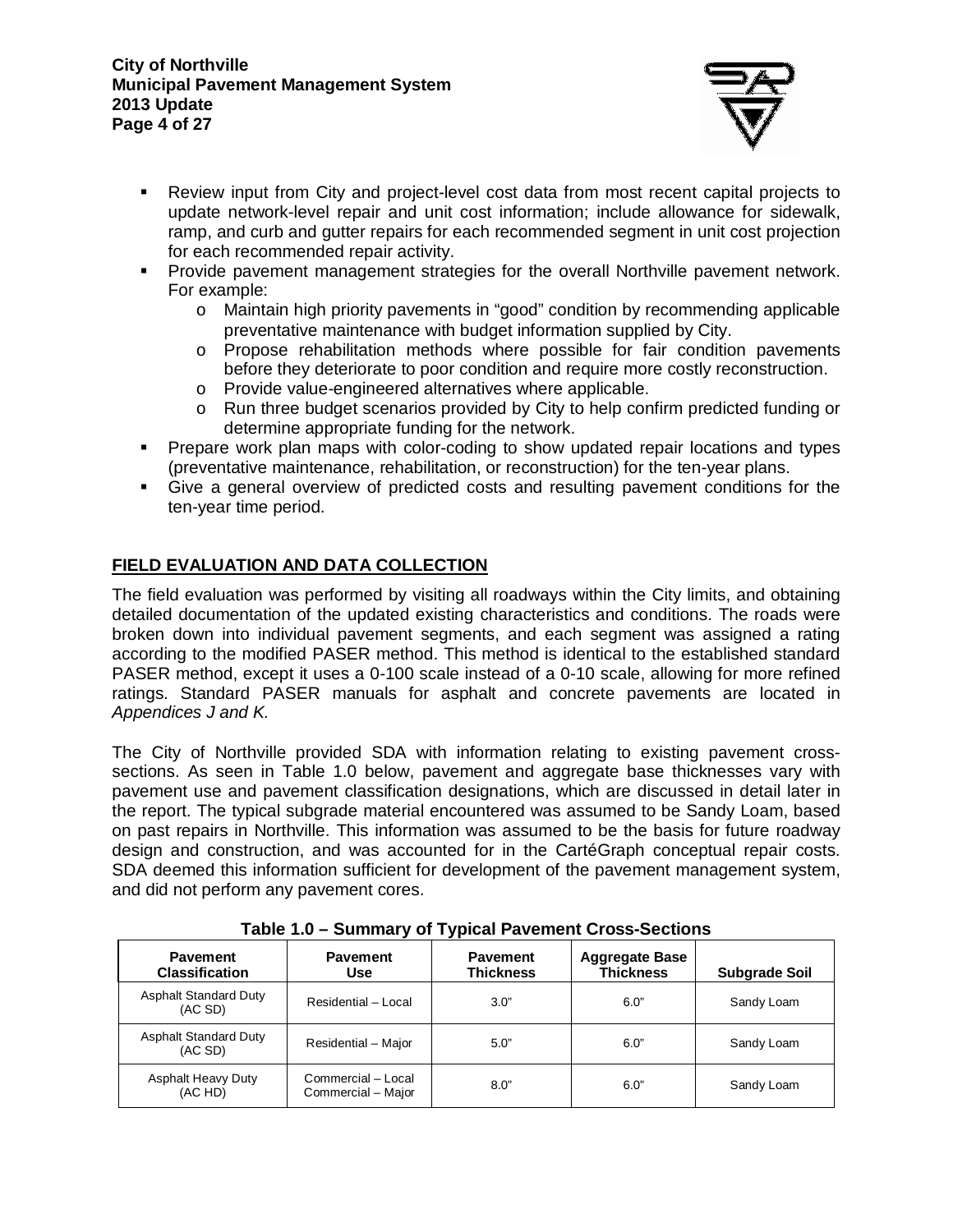

| Concrete Standard Duty<br>(PCC SD)        | Residential - Local | 7.0"                                          | 6.0" | Sandy Loam |
|-------------------------------------------|---------------------|-----------------------------------------------|------|------------|
| Concrete Heavy Duty<br>(PCC HD)           | Commercial - Major  | 9.0"                                          | 6.0" | Sandy Loam |
| <b>Asphalt Overlaid Concrete</b><br>(APC) | Commercial - Major  | 3.0" - 4.0" Asphalt<br>$7.0" - 9.0"$ Concrete | 6.0" | Sandy Loam |

# **DATA ORGANIZATION AND PAVEMENT CRITERIA**

Pavement segments were created to differentiate roadways based upon existing characteristics observed during the field evaluation. In addition to the modified PASER rating assigned to each segment, pavement was also categorized based on Use (typical traffic types and frequency), Classification (material and thickness of road), and Priority (precedence for receiving repair funds). Wherever any one of the categories changed, a new segment was created. The segment information and inventory for all roads within Northville can be found in Appendix E. This information was later utilized as input parameters for the CartéGraph program to develop the ten-year work plans.

Pavement areas for each pavement segment were determined by creating closed poly-lines in the AutoCAD drawings. The data was then compiled and used to create four color-coded maps showing the segment characteristics. Color-coded maps for the entire City of Northville are located in Appendices A thru D. The input parameters for pavement Overall Condition Index (OCI), Pavement Use, Pavement Priority and Pavement Classification are detailed below:

### Overall Condition Index

The Overall Pavement Condition Index (OCI) is used to determine whether or not pavement segments are in need of maintenance, repair, or replacement. The OCI of each segment was determined in the field by visually evaluating the pavement, and assigning a numerical modified PASER rating between 0 and 100. SDA then set up CartéGraph to correspond with the modified PASER Ratings. The modified PASER rating scales for asphalt and concrete are displayed in Table 2.0 and 3.0 below to show typical distresses in each rating category.

| <b>Modified</b><br><b>PASER Rating</b> | <b>Typical Distresses - Asphalt Pavement</b>                                                                                                                                                                                                                                               |
|----------------------------------------|--------------------------------------------------------------------------------------------------------------------------------------------------------------------------------------------------------------------------------------------------------------------------------------------|
| 100 Excellent                          | None.                                                                                                                                                                                                                                                                                      |
| 90 Excellent                           | Very few isolated cracks. All cracks sealed or tight (open less than 1/4").                                                                                                                                                                                                                |
| 80 Very Good                           | No longitudinal cracks except reflection of paving joints. Occasional transverse<br>cracks, widely spaced (40' or greater). All cracks sealed or tight (open less than 1/4").                                                                                                              |
| 70 Good                                | Very slight or no raveling, surface shows some traffic wear. Longitudinal cracks<br>(open 1/4") due to reflection or paving joints. Transverse cracks (open 1/4") spaced<br>10' or more apart, little or slight crack raveling. No patching or very few patches in<br>excellent condition. |
| 60 Good                                | Slight raveling (loss of fines) and traffic wear.<br>Longitudinal cracks (open 1/4"-1/2"), some spaced less than 10'. First sign of block<br>cracking. Sight to moderate flushing or polishing. Occasional patching good<br>condition.                                                     |

### **Table 2.0 – Modified ASPHALT PASER Ratings**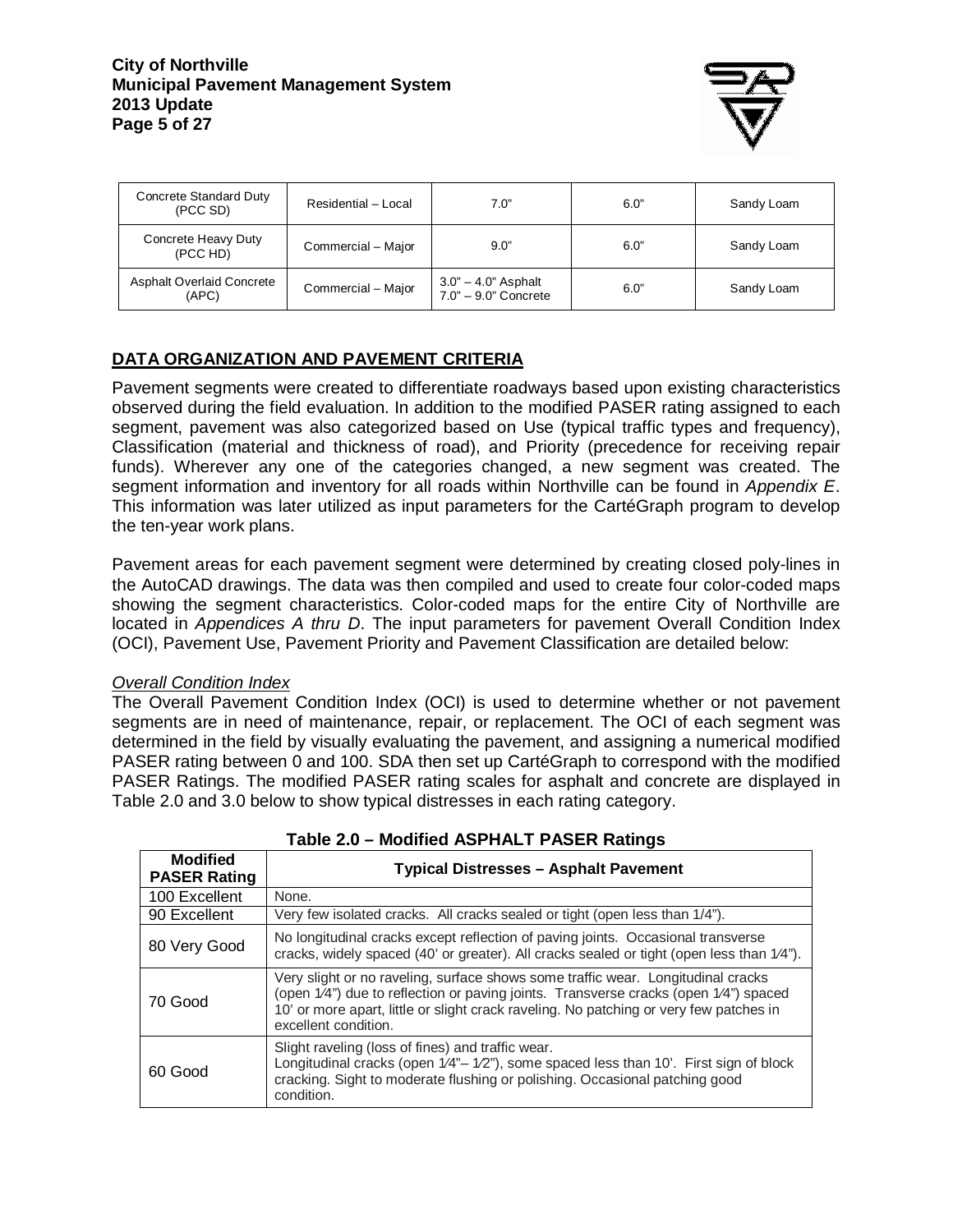

| 50 Fair      | Moderate to severe raveling (loss of fine and coarse aggregate). Longitudinal and<br>transverse cracks (open 1/2") show first signs of slight raveling and secondary<br>cracks. First signs of longitudinal cracks near pavement edge. Block cracking up to<br>50% of surface. Extensive to severe flushing or polishing. Some patching or edge<br>wedging in good condition. |
|--------------|-------------------------------------------------------------------------------------------------------------------------------------------------------------------------------------------------------------------------------------------------------------------------------------------------------------------------------------------------------------------------------|
| 40 Fair      | Severe surface raveling. Multiple longitudinal and transverse cracking with slight<br>raveling. Longitudinal cracking in wheel path. Block cracking (over 50% of surface).<br>Patching in fair condition. Slight rutting or distortions (1/2" deep or less).                                                                                                                  |
| 30 Poor      | Closely spaced longitudinal and transverse cracks often showing raveling and crack<br>erosion. Severe block cracking. Some alligator cracking (less than 25% of surface).<br>Patches in fair to poor condition. Moderate rutting or distortion (1" or 2" deep).<br>Occasional potholes.                                                                                       |
| 20 Very Poor | Alligator cracking (More than 25% of surface). Severe distortions (More than 2" deep)<br>Extensive patching in poor condition. Potholes.                                                                                                                                                                                                                                      |
| 10 Failed    | Severe distress with extensive loss of surface integrity.                                                                                                                                                                                                                                                                                                                     |

| <b>Modified</b><br><b>PASER Rating</b> | <b>Typical Distresses - Concrete Pavement</b>                                                                                                                                                                                                                                                                                                                                   |
|----------------------------------------|---------------------------------------------------------------------------------------------------------------------------------------------------------------------------------------------------------------------------------------------------------------------------------------------------------------------------------------------------------------------------------|
| 100 Excellent                          | None.                                                                                                                                                                                                                                                                                                                                                                           |
| 90 Excellent                           | Traffic wear in wheel path. Slight map cracking or pop-outs.                                                                                                                                                                                                                                                                                                                    |
| 80 Very Good                           | Pop-outs, map cracking, or minor surface defects. Slight surface scaling. Partial loss<br>of joint sealant. Isolated meander cracks, tight or well sealed. Isolated cracks at<br>manholes, tight or well sealed.                                                                                                                                                                |
| 70 Good                                | More extensive surface scaling. Some open joints. Isolated transverse or longitudinal<br>cracks, tight or well sealed. Some manhole displacement and cracking. First utility<br>patch, in good condition.<br>First noticeable settlement or heave area.                                                                                                                         |
| 60 Good                                | Moderate scaling in several locations. A few isolated surface spalls. Shallow<br>reinforcement causing cracks. Several corner cracks, tight or well sealed. Open ( $v/4$ "<br>wide) longitudinal or transverse joints and more frequent transverse cracks (some<br>open $1/4$ ").                                                                                               |
| 50 Fair                                | Moderate to severe polishing or scaling over 25% of the surface. High reinforcing<br>steel causing surface spalling. Some joints and cracks have begun spalling. First<br>signs of joint or crack faulting ( $\sqrt{4}$ " to $\sqrt{2}$ "). Multiple corner cracks with broken pieces.<br>Moderate settlement or frost heave areas. Patching showing distress.                  |
| 40 Fair                                | Severe polishing, scaling, map cracking, or spalling over 50% of the area. Joints and<br>cracks show moderate to severe spalling. Pumping and faulting of joints $(\sqrt{2})$ with fair<br>ride. Several slabs have multiple transverse or meander cracks with moderate<br>spalling. Spalled areas broken into several pieces. Corner cracks with missing pieces<br>or patches. |
| 30 Poor                                | Most joints and cracks are open, with multiple parallel cracks, severe spalling, or<br>faulting. D-cracking is evident. Severe faulting (1" or greater) giving poor ride.<br>Extensive patching in fair to poor condition. Many transverse and meander cracks,<br>open and severely spalled.                                                                                    |
| 20 Very Poor                           | Extensive slab cracking is severely spalled and patched. Joints failed. Patching in<br>very poor condition. Severe and extensive settlements or frost heaves.                                                                                                                                                                                                                   |
| 10 Failed                              | Restricted speed. Extensive potholes.<br>Almost total loss of pavement integrity.                                                                                                                                                                                                                                                                                               |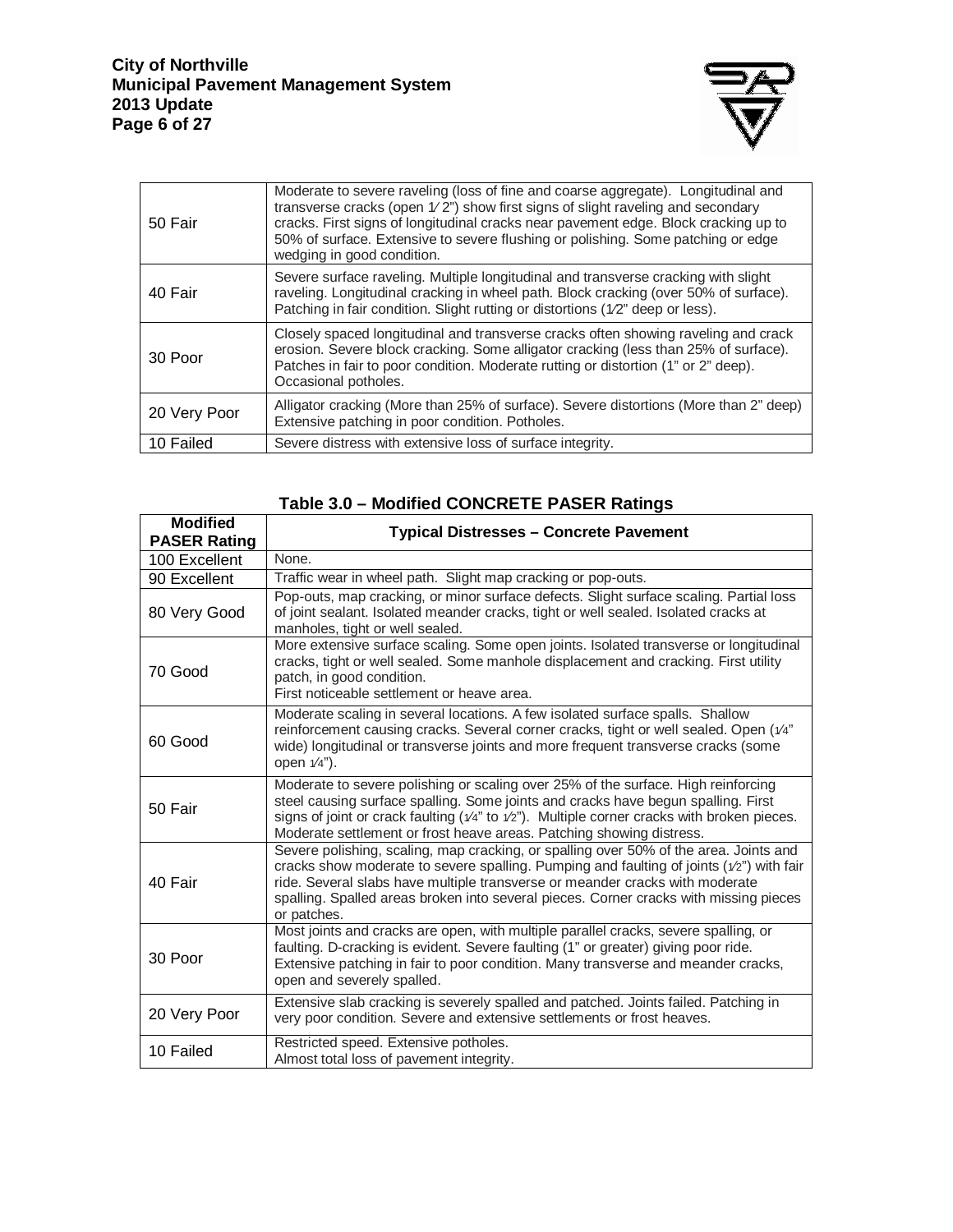

The typical pavement deterioration curve as shown below, in Figure 1.0, shows how the deterioration rate varies depending on the OCI conditions throughout the life-cycle of the pavement. Deterioration rates are also dependent upon several other factors, including: original design, quality of original construction, subgrade condition, traffic loadings, and climate. Pavement deterioration can fluctuate significantly depending on these factors. As pavement condition reaches the critical range, loadings, moisture intrusion and other environmental conditions can allow the pavement to deteriorate from good condition (60-80) to poor condition (10-30) in a short time frame. SDA developed unique deterioration curves in the CartéGraph program for each type of pavement found in Northville.



**Figure 1.0** 

The updated weighted average OCI of the Northville pavement network is at 49.74, which is below the approximate critical point of 57 on the deterioration curve. This indicates that the best management strategy will be a combination of preventative maintenance and major pavement repairs, which includes rehabilitation and reconstruction. SDA recommends allocating an annual allowance to provide preventative maintenance repairs such as crack and joint sealing, which will help prolong life expectancy in good condition areas, and "stretch" the deterioration curve. The remaining repair funds should be allocated to provide rehabilitation and reconstruction repairs, with a focus on providing cost-effective rehabilitation strategies before pavements deteriorate to the point where they require more costly reconstruction.

End of Useful Life - Pavement deteriorates based upon numerous factors as discussed above. Pavement deterioration follows a curve with a critical pavement condition index range that is generally considered to be between a modified PASER rating of 57 and 75 on the curve. The "critical point" of 57 on the curve is considered the threshold that when the pavement condition falls below, preventative maintenance measures become less cost-effective. Some form of rehabilitation is required for the pavement to restore serviceability when pavement falls below the critical point, which requires a significant increase in costs. Upon further deterioration, an end of useful life is reached when the pavement is considered to be a safety hazard; at this point, even more costly and extensive reconstruction repairs are required to restore the service condition. A modified PASER condition rating of 15 is typically viewed as the end of useful life.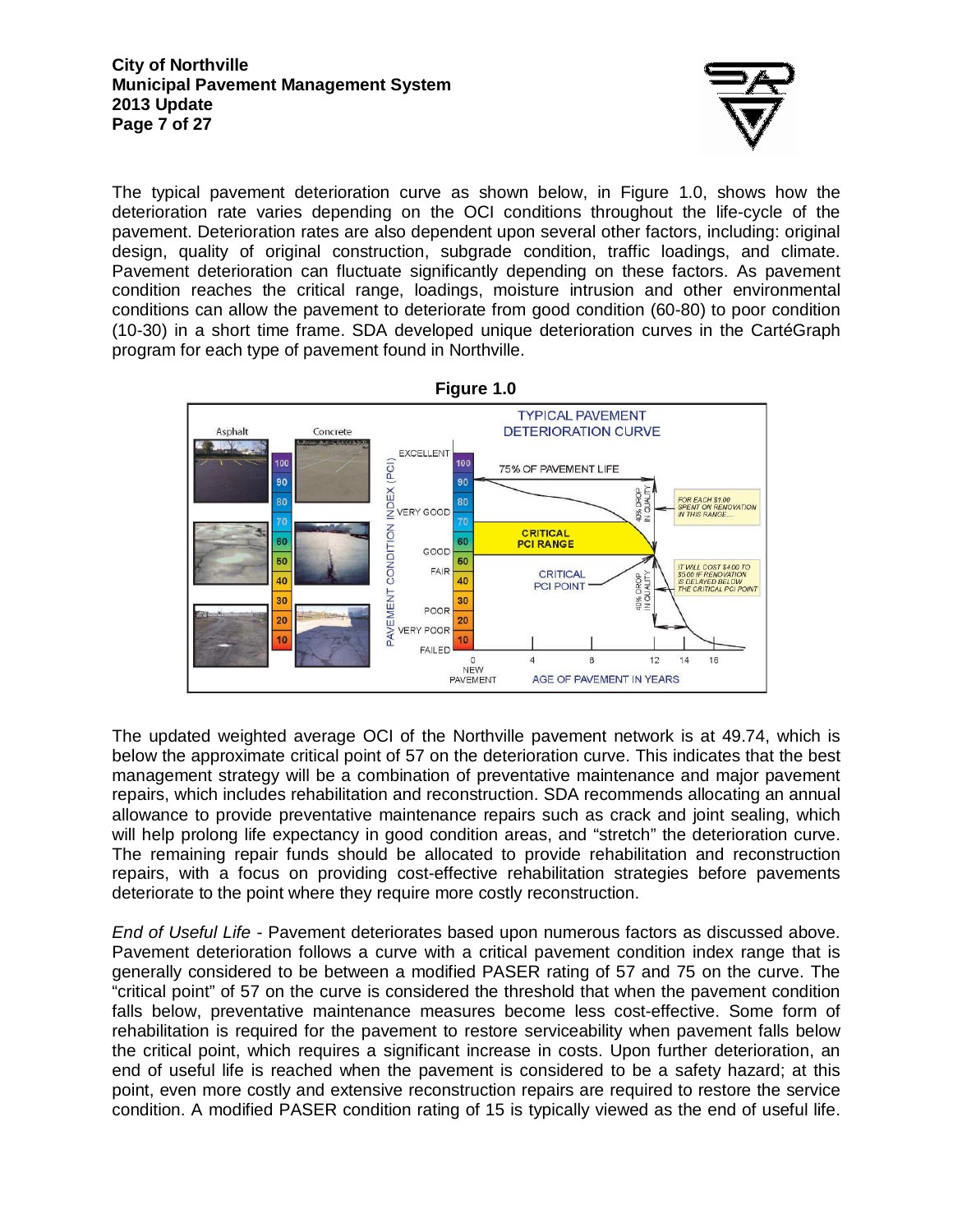

Evaluation of the pavement on a consistent basis will maximize capital expenditures by providing the most cost-effective repairs in each area.

#### Pavement Use

Each segment was also categorized by Pavement Use. Pavement Use is generally related to the location, degree of utilization, and expected traffic type/frequency of a particular road segment. How the pavement is used is a key determining factor for planning future repairs. The four Pavement Use categories are broken down as either Residential or Commercial, and either Local or Major roadways. Table 4.0 below gives an overview of the Pavement Use categories.

| <b>Use Category</b>    | <b>Description</b>                                                                                                                                                                                                                       |
|------------------------|------------------------------------------------------------------------------------------------------------------------------------------------------------------------------------------------------------------------------------------|
| Commercial -<br>Major  | Road segments that service commercial areas that are frequently utilized by a high percentage of<br>residents. These segments receive higher traffic loadings and volumes, and likely provide access<br>to county or state roads.        |
| Commercial -<br>Local  | Road segments that service low traffic commercial areas. These segments typically receive<br>higher traffic loadings but lower traffic volumes. May service as commercial parking areas<br>adjacent to streets in downtown.              |
| Residential -<br>Major | Road segments that service higher traffic residential areas. These segments typically receive<br>higher traffic volumes, but lower traffic loadings, and typically provide primary access from<br>residential areas to commercial areas. |
| Residential -<br>Local | Road segments that service lower traffic residential areas. These segments typically receive lower<br>traffic volumes and loadings, and typically provide access between residential areas, or<br>secondary access to commercial areas.  |

#### **Table 4.0 – Pavement Use Categories**

#### Pavement Priority

The segments were also categorized by Pavement Priority. Priority ratings are generally associated with the Pavement Use, and were developed to enable repair funding preferences to occur within the Northville pavement network. More frequently used segments, and those that are commonly seen by a higher volume of the general public, typically have a higher Pavement Priority. The Pavement Priority categories are: High, Medium, and Low, as shown in Table 5.0.

#### **Table 5.0 – Pavement Priority Categories**

| <b>Priority</b><br>Category | <b>Description</b>                                                                                                                                                                                         |
|-----------------------------|------------------------------------------------------------------------------------------------------------------------------------------------------------------------------------------------------------|
| High                        | High priority pavements receive frequent amounts of commercial traffic and are regularly<br>utilized by a high percentage of residents.<br>Typical corresponding Pavement Use category: Commercial - Major |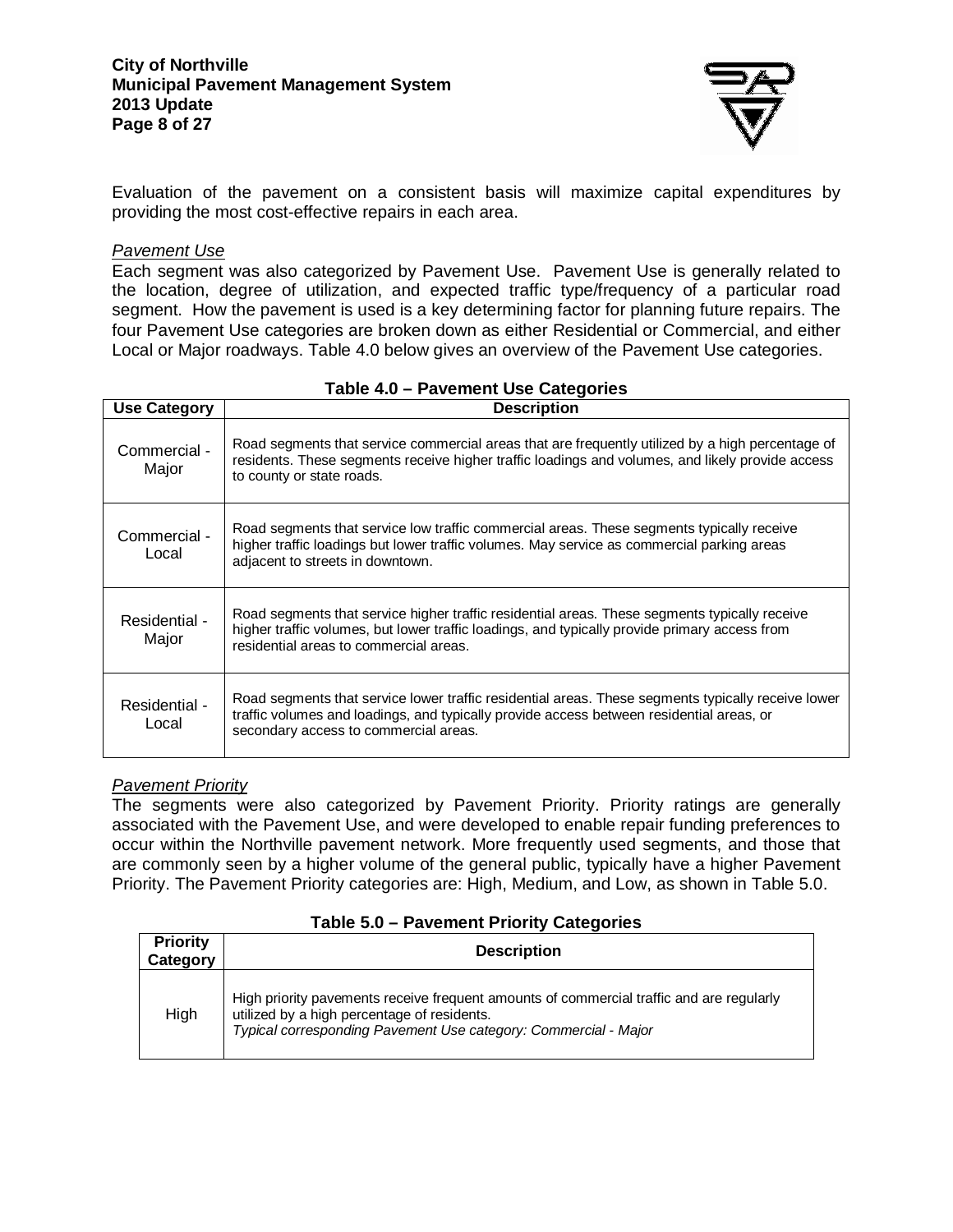

| <b>Medium</b> | Medium priority pavements receive a combination of periodic commercial traffic and<br>frequent residential traffic.<br>Typical corresponding Pavement Use categories: Commercial – Local, Residential - Major |
|---------------|---------------------------------------------------------------------------------------------------------------------------------------------------------------------------------------------------------------|
| Low           | Low priority pavements receive only residential traffic, and are mostly utilized by local<br>residents.<br>Typical corresponding Pavement Use category: Residential - Local                                   |

# Pavement Classification

The Pavement Classification differentiates pavements based on material such as asphalt or concrete, as well as the pavement thickness, aggregate base thickness, and subgrade soil material. Pavement Classification is used to define the types of pavement that make up each road segment, and will affect future repair strategies and costs. For this project, the Pavement Classification categories are categorized based on surface material (asphalt or concrete), and cross-section thickness (standard or heavy duty cross-sections). Cross-section thicknesses generally correlate with the Pavement Use category when it came to classifying Major and Local roads. In addition to asphalt and concrete pavement, there were several areas that were classified as asphalt overlaid concrete. The five classification categories are: Asphalt Standard Duty (AC SD), Asphalt Heavy Duty (AC HD), Concrete Standard Duty (PCC SD), Concrete Heavy Duty (PCC HD), and Asphalt overlaid Concrete (APC). See Table 1.0 earlier in the report for specific information on each pavement type.

# **SUMMARY OF NORTHVILLE PAVEMENT NETWORK**

SDA determined that there is a total of approximately 3,897,756 square feet of pavement in the Northville network. The updated weighted average OCI for the overall pavement network is 49.74. This number encompasses all pavement segments that comprise roadways under Northville's jurisdiction. The two charts below, Figures 2.0 and 3.0, display the pavement conditions by total area and percentage distribution. As an overall network, a little more than one-third (34.6%) of Northville's pavement assets are currently in poor or worse overall condition. The widely-spread distribution of pavement conditions further emphasizes the need to establish a "mix of fixes" repair strategy. Due to the size of the network, SDA strongly recommends that Northville maintains an annual budget that specifies allocations for preventative maintenance, rehabilitation, and reconstruction. Doing so with an appropriate overall budget will help keep the backlog, or accumulation of needed repairs, from growing exponentially and will gradually improve the overall network OCI throughout the ten-year plan.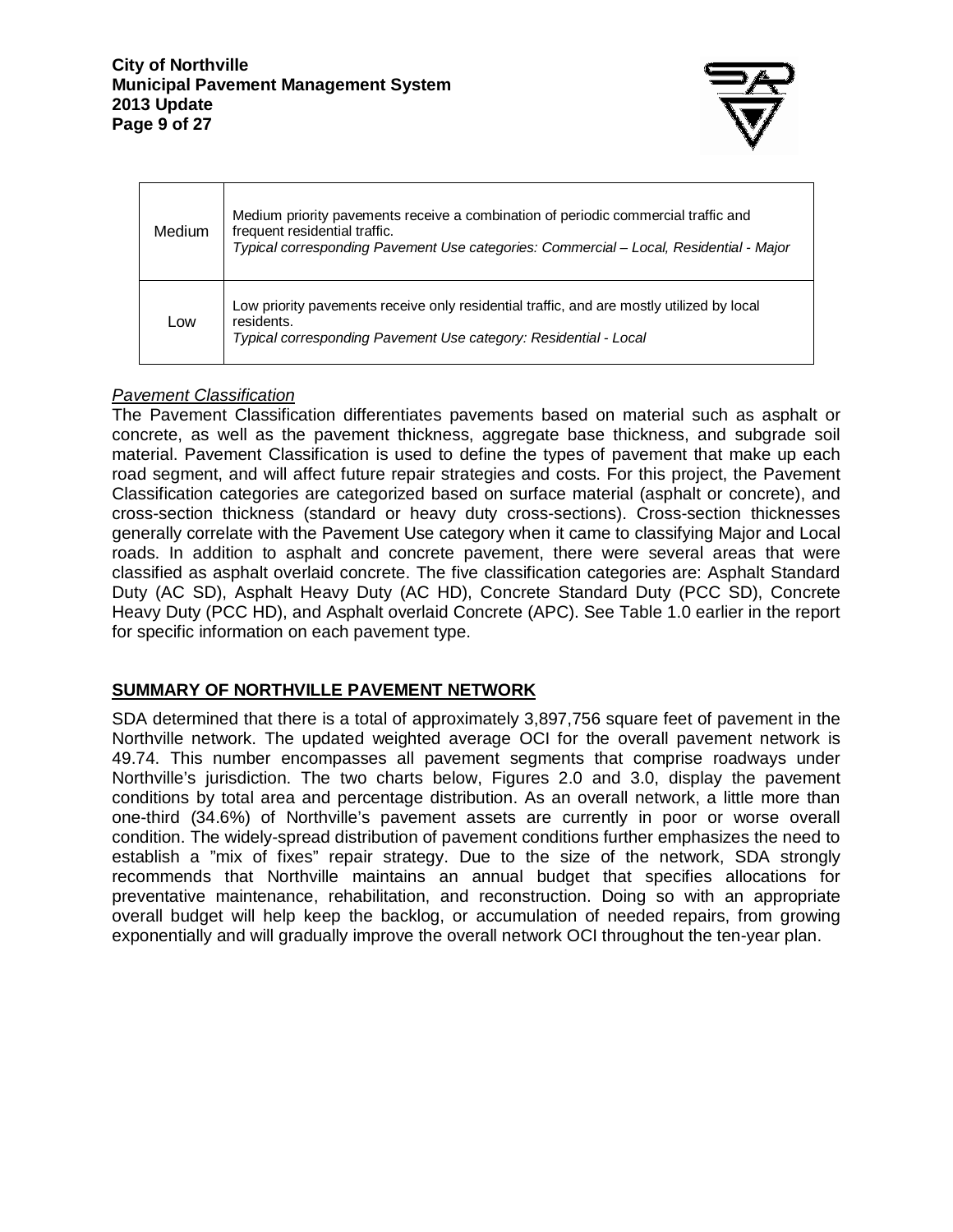

# **Figure 2.0**



**Figure 3.0** 

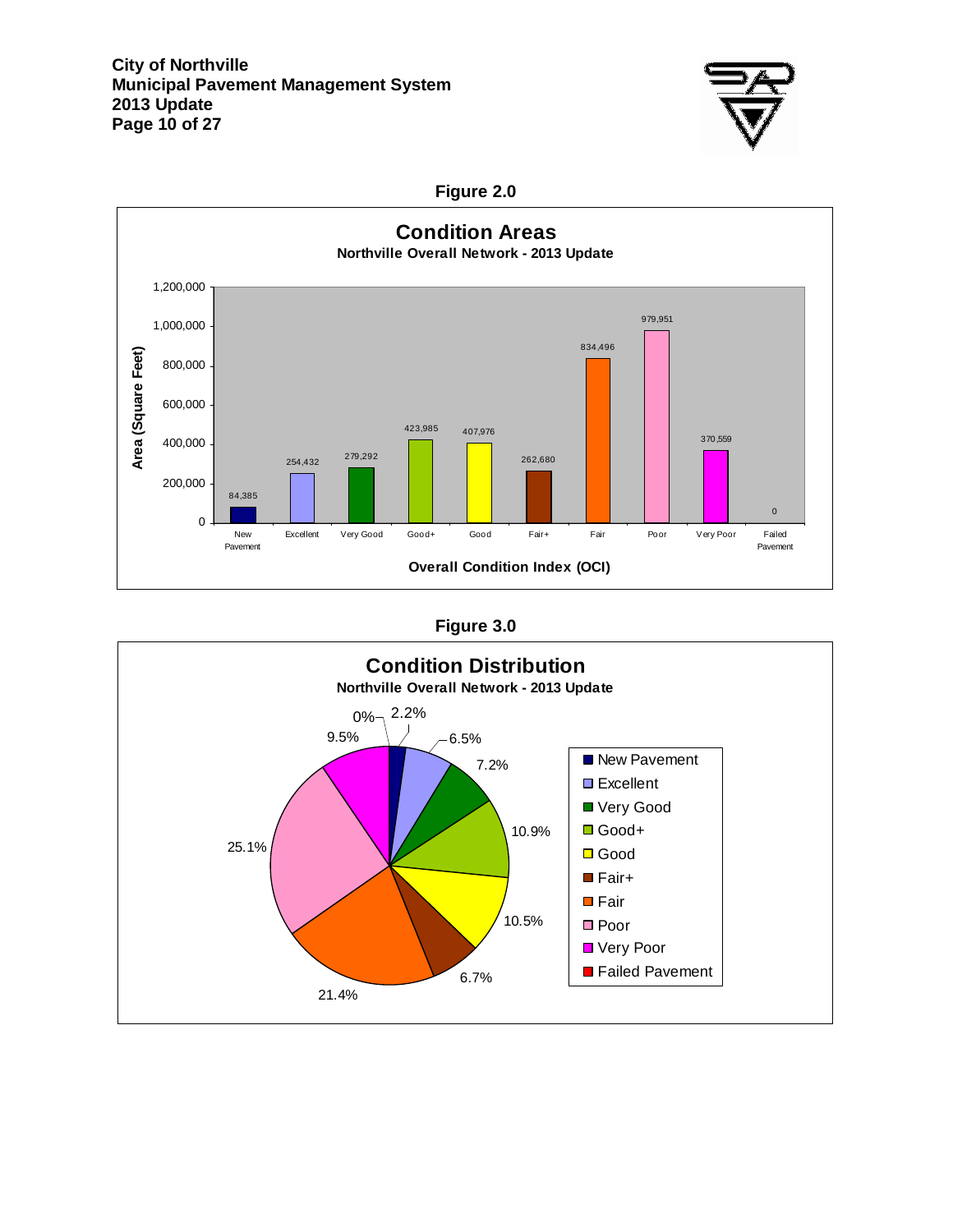#### **City of Northville Municipal Pavement Management System 2013 Update Page 11 of 27**



The charts below, Figures 4.0 and 5.0, show the Pavement Use areas and percentage distribution throughout the network. Note that pavements identified as "Residential – Local" roadways constitute over 65% of the entire network.

|  | Figure $4.0$ |
|--|--------------|
|  |              |



| <b>Figure 5.0</b> |  |
|-------------------|--|
|-------------------|--|

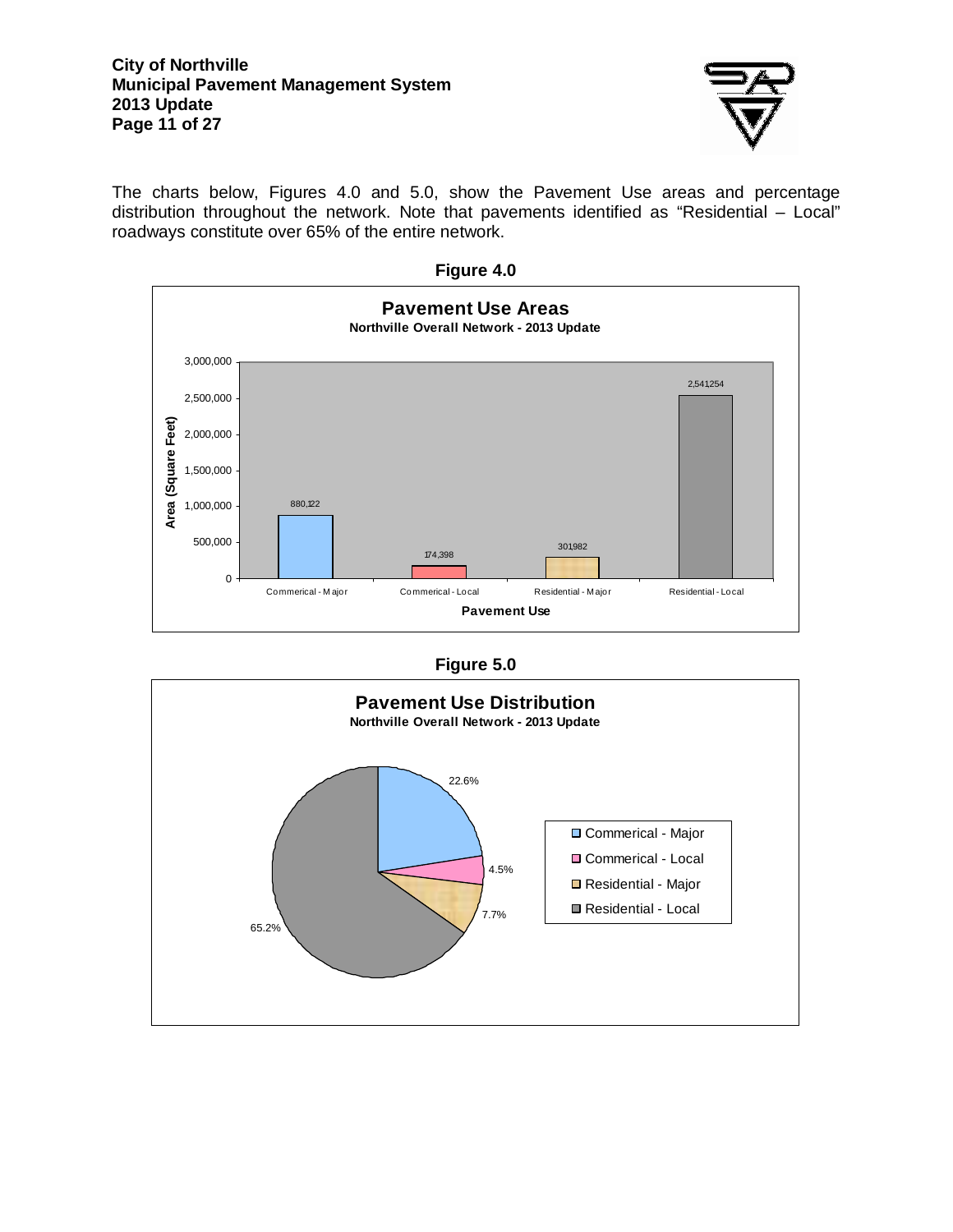#### **City of Northville Municipal Pavement Management System 2013 Update Page 12 of 27**



The Pavement Priority distribution, Figure 6.0, is shown below. Low priority areas account for 70% of the network pavements, which corresponds with Residential-Local being the majority of the Pavement Use distribution.



Figure 7.0 below, gives a distribution of the OCI ranges within each Pavement Priority category for the entire network pavement area. For example, 56.4% of the pavements in the network that were considered to be high priority had an OCI of 66 or better.



**Figure 7.0**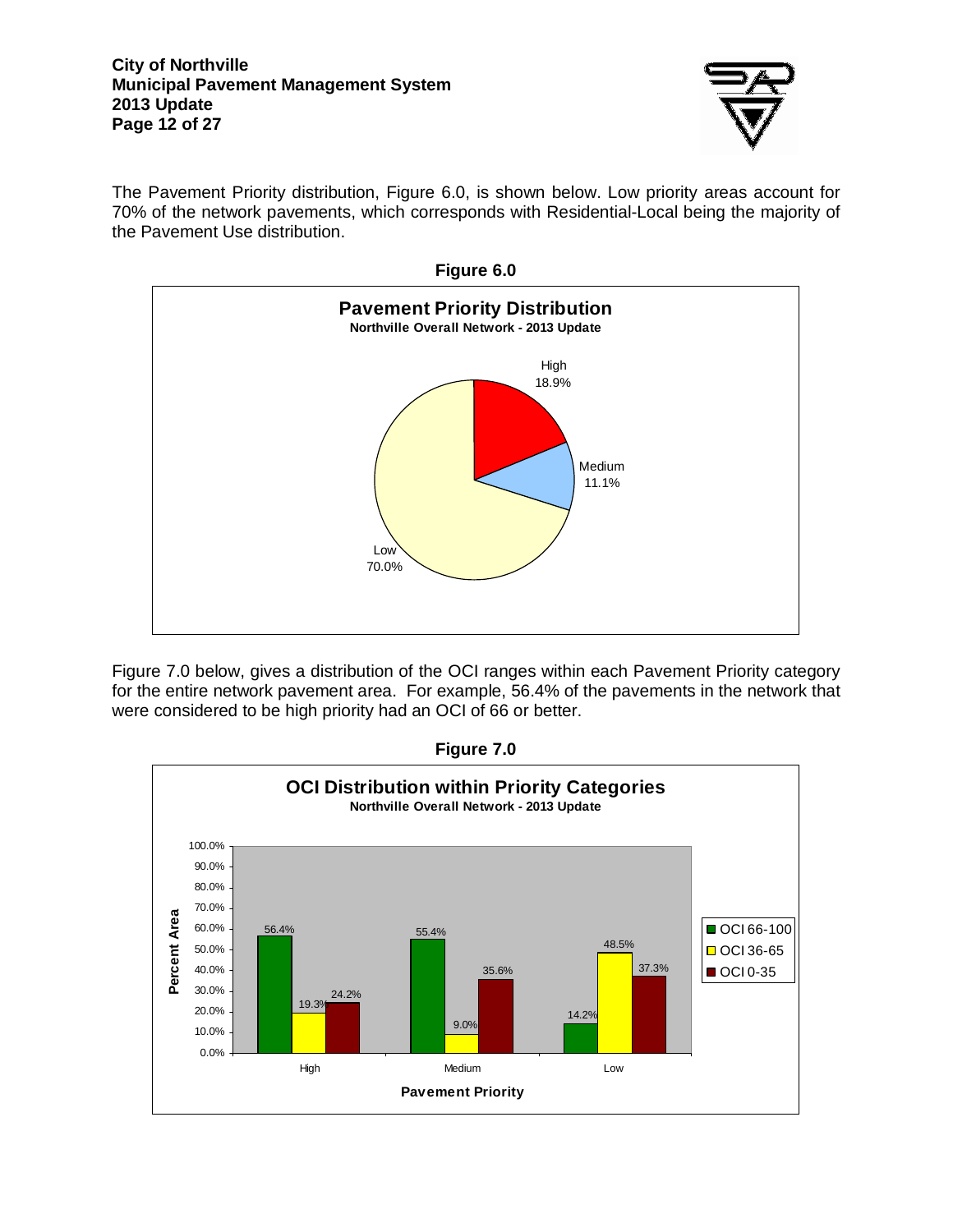

Figure 8.0 shows the pavement classification distribution of the entire network. Approximately 72% of the network is asphalt construction, while about 24% is concrete pavement. Asphalt overlaid concrete constitutes only 4% of the network.

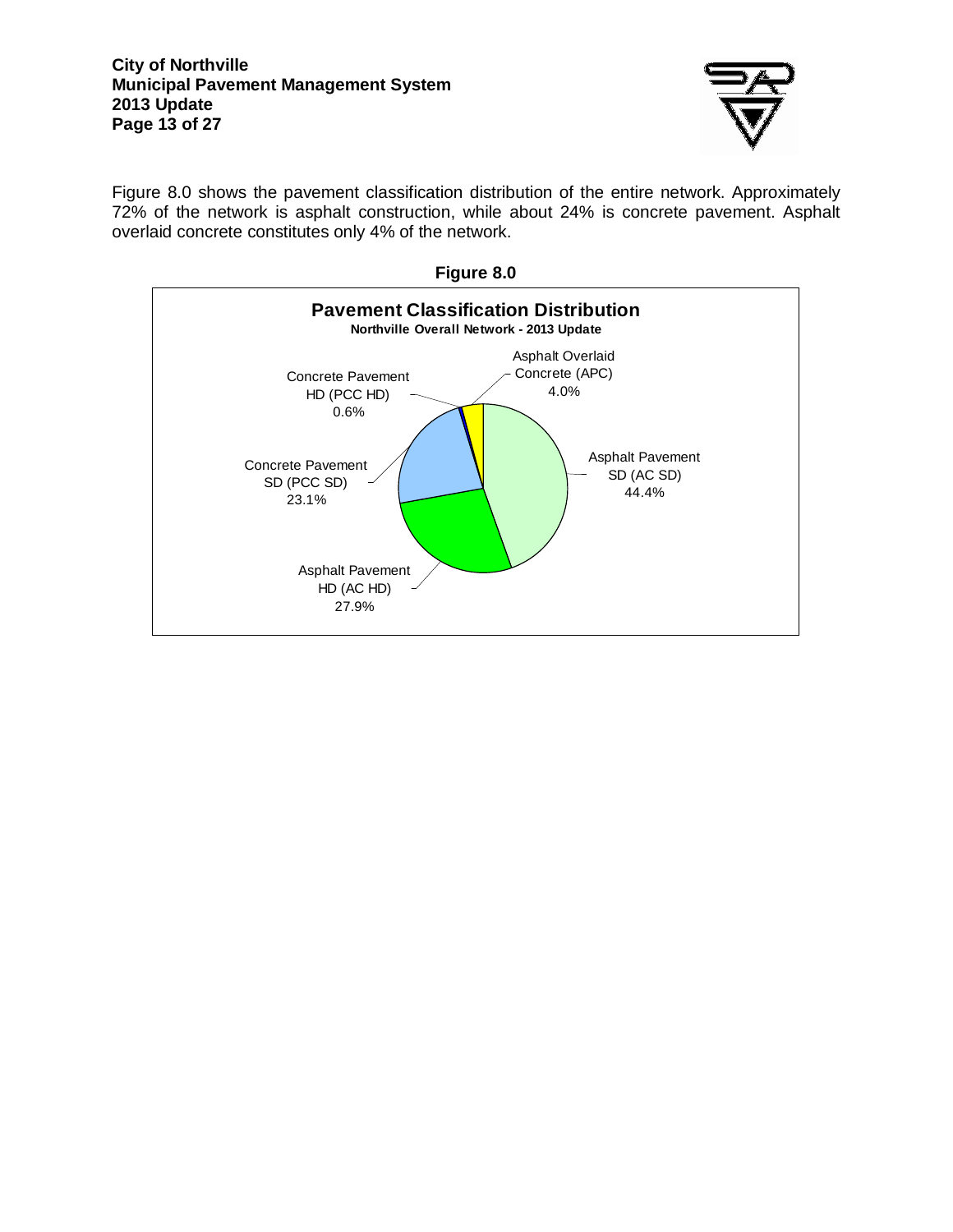

# **TEN-YEAR WORK PLAN PARAMETERS**

One of the primary goals of the pavement management system is to develop a conceptual, network wide, ten-year work plan to help predict future repairs. The work plan utilizes a budget based on Northville's projected funding allocations, and then distributes the funds for preventative maintenance, rehabilitation and reconstruction repairs based on the input parameters for each pavement segment. Each segment is re-evaluated in every year of the plan. A current OCI is determined based on appropriate deterioration curves that have been incorporated into the program, and any conceptual repairs that may have been assigned to a segment in a previous plan year. The system is then able to prioritize the overall network to determine which segments receive funding, how much funding is received, and how the conceptual repairs will improve the overall network OCI. After performing the inventory, inspection, and analysis of the pavement conditions throughout the Northville network, the tenyear work plan compares how effectively the proposed funds are at providing an acceptable overall condition index (OCI) for the network. SDA utilizes CartéGraph PavementVIEW and PavementVIEW Plus software to assist in generating a ten-year work plan. This program can be easily customized to fit the requirements and philosophies of Northville, as they may change throughout the years. As with any computer prediction, the quality of the output is directly related to the quality of the input. Therefore, we present our goal for the analysis, the management strategy, and the input factors involved in this computer model.

**Goal** – In the case of a pavement management analysis, our goal is to predict the financial needs of the pavement system over a period of time to reach a defined benchmark. For this analysis, SDA utilized three predicted annual budgets that were provided by Northville for comparison. The goal is to determine how effective these budgets are at maintaining the pavement network throughout the ten-year time period. The network level OCI at the end of the tenth plan year serves as the indicator for the effectiveness of each annual budget.

**Strategy** – The basic philosophy of pavement management is to apply preventive maintenance treatments at appropriate times to retard the rate of pavement deterioration. Both preventative maintenance and rehabilitation techniques should be applied at a time when they are costeffective, instead of letting the pavement deteriorate to failure and require expensive reconstruction. Accordingly, our pavement management strategy follows this same philosophy. We target a repair strategy that combines preventative maintenance, rehabilitation, and reconstruction where necessary. Numerous studies have shown that a strategy of only reconstruction of the failed pavements will cost significantly more than this combined approach throughout a defined analysis period. The reason for this is properly applied preventive maintenance treatments effectively "stretch" the pavement deterioration curve.

**Input** - Most computer models require a significant amount of input information. A pavement condition prediction is no different. Some of the input factors are easily defined, whereas others require some assumptions and interpretation of related technical data. The findings from the field investigation such as OCI, Pavement Use, Pavement Priority, and Pavement Classification are the main inputs into the system. Additional information such as pavement age and previous repairs is also used in the analyses.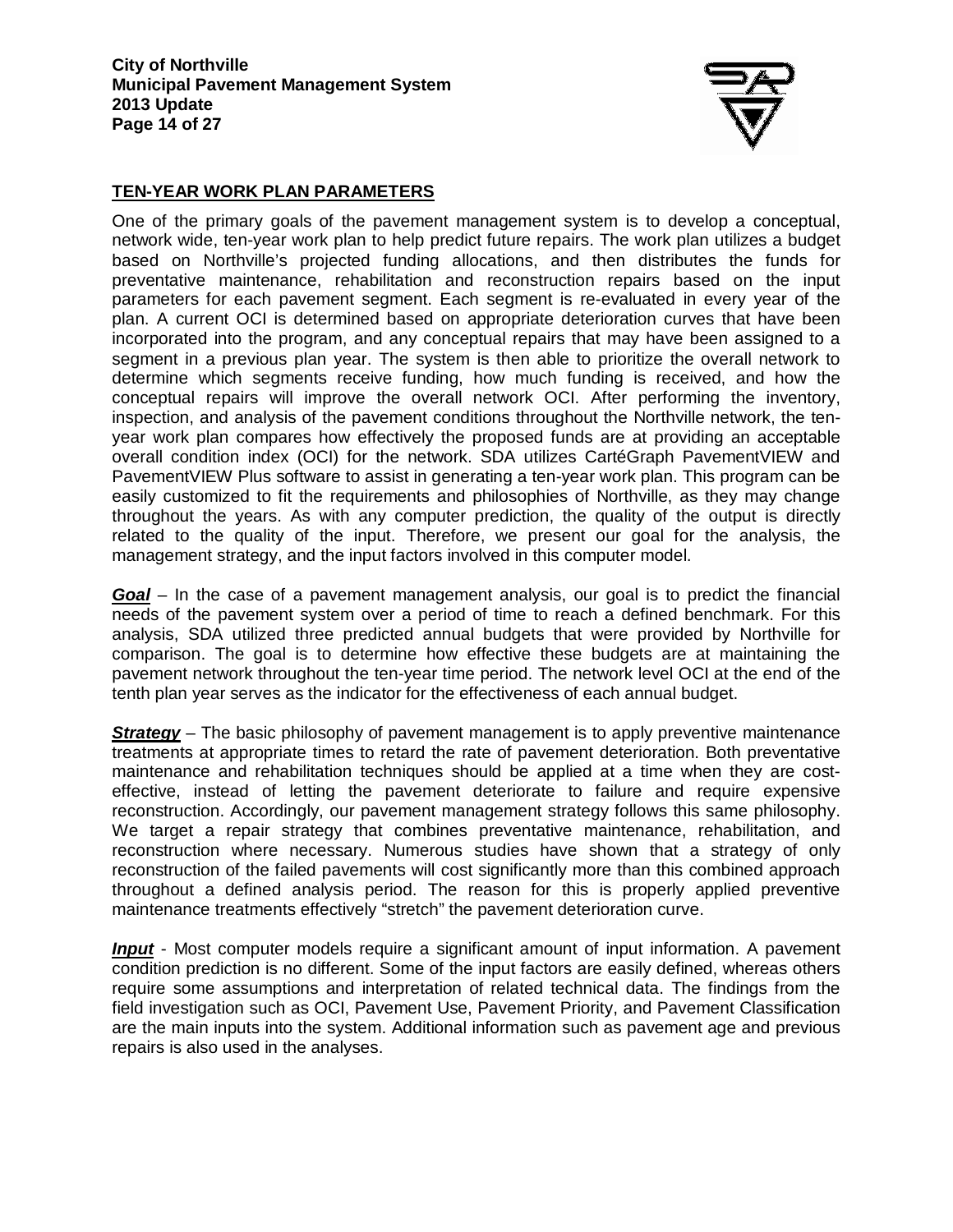

# **NPR – Network Priority Ranking (NPR)**

CartéGraph uses a concept of Network Priority Ranking (NPR) to prioritize the pavement segment repair selection. This calculation essentially computes a weighted average based on the selected input fields and weighting factors. The higher a particular segments NPR, the more likely it will be chosen for repair. The variables involved in the NPR calculation are almost limitless, but must contain at least the OCI (Overall Condition Index), Use, Pavement Priority, and Pavement Classification. Each of the factors has a rank associated with each value, which is defined by the user. If factors other than those recommended below are required for the computation, that data must be incorporated into the NPR computation. A ranking system of the variables must also be determined. The NPR used for the Northville 2013 update model analyses is shown in Table 6.0 below:

| <b>Input Factor</b> | Weighting | <b>Description</b> |
|---------------------|-----------|--------------------|
| OCI                 | 15        | 15/30 of the NPR   |
| Priority            |           | 6/30 of the NPR    |
| Use                 |           | 5/30 of the NPR    |
| Area                | ◠         | 3/30 of the NPR    |
| Classification      |           | 1/30 of the NPR    |
| Total               | 30        |                    |

### **Table 6.0 – NPR Weighting Factors**

# **OCI – Overall Condition Index (OCI)**

The numerical OCI value stands alone in this computation, and does not have a rank associated with it. Northville's program was set up to assign the numerical value of [100 minus the segment OCI] to each particular segment, therefore assigning a higher weight to pavements in inferior condition.

### **Area**

The numerical value for area stands alone in this computation, and does not have a rank associated with it.

The following charts outline the numerical values associated with rankings within each remaining input category, shown in Tables 7.0 through 9.0 below:

| <b>Pavement Priority Category</b> | Rank |
|-----------------------------------|------|
| Hiah                              | 90   |
| <b>Medium</b>                     |      |
| .OW                               |      |

**Table 7.0 – Pavement Priority Values within NPR**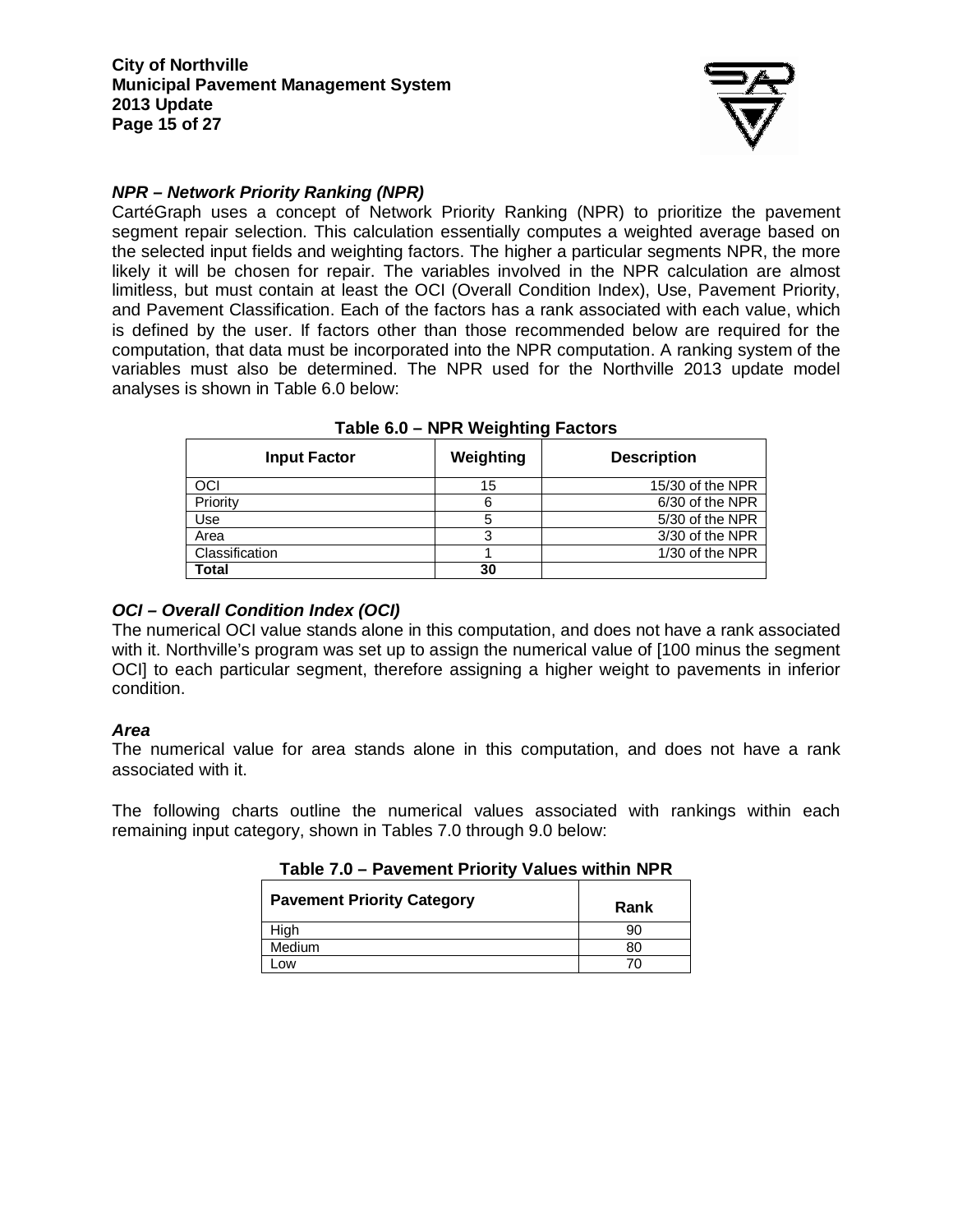

| Taple 6.0 – Favement OSE Values Within NFR |      |  |  |
|--------------------------------------------|------|--|--|
| <b>Use Category</b>                        | Rank |  |  |
| Commercial - Major                         | 90   |  |  |
| Commercial - Local                         | 85   |  |  |
| Residential - Major                        | 85   |  |  |
| Residential - Local                        | 80   |  |  |

| Table 8.0 – Pavement Use Values within NPR |  |  |
|--------------------------------------------|--|--|
|--------------------------------------------|--|--|

| Table 9.0 – Surface Classification Values within NPR |
|------------------------------------------------------|
|------------------------------------------------------|

| <b>Classification Category</b>  | Rank* |
|---------------------------------|-------|
| Asphalt - Heavy Duty (AC HD)    | 90    |
| Asphalt - Standard Duty (AC SD) | 90    |
| Concrete - Heavy Duty (PCC HD)  | 90    |
| Concrete - Heavy Duty (PCC SD)  | 90    |
| Asphalt Overlaid Concrete (APC) | 90    |

\*It was decided not to differentiate segments based on Surface Classification since surface classifications generally correspond with Pavement Use and Priority.

Another key input into CartéGraph that affects the ten-year work plan results is the Minimum Allowable Conditions rating. A Minimum Allowable Condition rating is set for the network to allow particular pavement segments to be chosen for repairs, regardless of their NPR rating. Ideally, the pavement should never reach this condition unless the segment NPR becomes low enough to never receive budget allocations under normal circumstances. The Minimum Allowable Condition input ensures that the segment's OCI does not drop below the specified number as long as the supplied budget is adequate for the network. For this analysis, the Minimum Allowable Condition rating was set at 30 for the entire network. SDA feels that an OCI of 30 is still at the point where most low priority segments are still in serviceable condition, and would benefit from rehabilitation. An OCI of 30 is still high enough on the Pavement Curve that rehabilitation measures can typically still be applied, rather than more costly reconstruction. Again, it is important to note that budget constraints may directly affect the chosen repairs within the network. A low budget amount that does not allow for the repair of all segments that are in need may keep these segments below the Minimum Allowable Condition.

In addition to the input that CartéGraph uses to determine pavement conditions and repair priorities, there are also inputs relating to the repair strategies and costs, as well as budget types and amounts.

The CartéGraph program uses general pavement repair activities for planning and budgeting purposes. The type of repair activity is chosen based on the OCI and Pavement Classification. For example, an "AC-50 HD" repair activity is applied if the segment is asphalt concrete (AC), the OCI falls within the range of 46 and 55, and the asphalt consists of a heavy-duty (HD) crosssection. Since the activities are intended to address multiple segments that may fall into a particular OCI range due to varying distresses, they are setup to allow multiple repair actions instead of a single action for one particular distress. For example, a PCC-40 SD activity likely consists of approximately 25% slab replacement within the segment as well as isolated partial or full-depth joint repairs. Certain segments that meet the criteria for a PCC-40 SD might require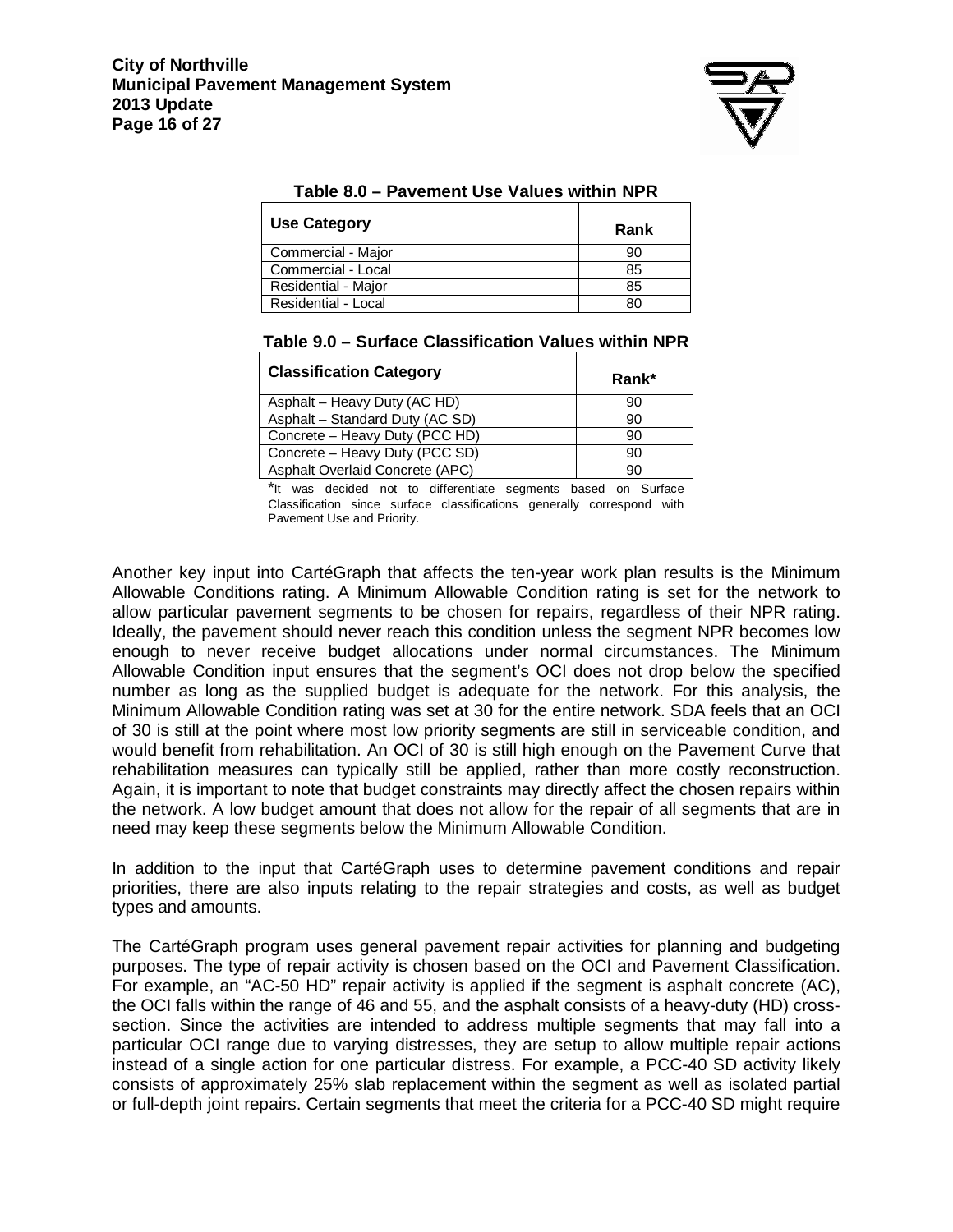

more slab replacement, but less joint repairs. To account for the different pavement crosssections that are commonly used in Northville, multiple unit costs are provides for asphalt and concrete pavements. A PCC-40 HD would generally consist of the same repairs as a PCC-40 SD, but has a higher unit cost to reflect the added repair expense from the thicker cross-section.

Further detail for specific repairs on each segment will be determined on a yearly basis in the project-level analysis and subsequent design process. Some repair types are intended to repeat on a normal schedule, particularly those associated with preventative maintenance. For example, we recommend crack filling asphalt segments on a periodic basis. General repair activities have been created for pavement classification type, throughout the condition spectrum. The only exceptions are for asphalt pavements with an OCI above 85, and concrete segments with an OCI above 75. These pavements generally require no action be taken because they are new or in excellent condition.

The budget inputs are the last key series of data that affect the results of the ten-year work plan. There are two budget types that are included in the overall budget plan for Northville: 1) Preventative Maintenance and 2) General. The model was set up in this manner due to Northville's desire to allocate a specific annual allowance for preventative maintenance. Required rehabilitation and reconstruction repairs in each plan year will come out of the General budget. The budget types and dollar amounts can also be modified from year to year to account for fluctuations in the availability of real-world funds. Budgets affect the plan by limiting funds available for segments that meet the criteria for repair activities associated with each budget type. When the funding for one budget type is gone, no other repair activities within that budget will be done in that plan year. Table 10.0 below overviews the repair activities, budget types, and repair costs used in the CartéGraph model.

| Repair<br><b>Activity</b> | <b>Budget Type</b>                              | <b>Pavement</b><br><b>Classification</b> | <b>Typical Repairs</b>                                                                                  |        | ** Avg. Cost per<br>S.F. |
|---------------------------|-------------------------------------------------|------------------------------------------|---------------------------------------------------------------------------------------------------------|--------|--------------------------|
|                           |                                                 |                                          |                                                                                                         | SD     | HD.                      |
| AC-80                     | Preventative<br>Maintenance                     | Asphalt                                  | Crack Sealing (overband)                                                                                | \$0.06 | \$0.06                   |
| AC-70                     | Preventative<br>Maintenance                     | Asphalt                                  | Crack Sealing (overband)                                                                                | \$0.16 | \$0.16                   |
| AC-60                     | General<br>(Rehabilitation)                     | Asphalt                                  | Crack Sealing (requires routing)<br><b>Isolated Cut and Patch</b><br>Possible thin Overlay<br>Re-stripe | \$3.15 | \$3.15                   |
| AC-50                     | General<br>(Rehabilitation)                     | Asphalt                                  | <b>Isolated Cut and Patch</b><br>1.5" Mill and Replace<br>Re-stripe                                     | \$3.60 | \$3.60                   |
| AC-40                     | General<br>(Rehabilitation)                     | Asphalt                                  | <b>Isolated Cut and Patch</b><br>2" Mill and Replace<br>Re-stripe                                       | \$3.90 | \$3.90                   |
| AC-30                     | General<br>(Rehabilitation /<br>Reconstruction) | Asphalt                                  | 3" Mill and Replace<br>Proof-roll and perform incremental<br>milling and replacement or full-           | \$4.65 | \$4.65                   |

|  | Table 10.0 – CartéGraph Repair Activities |  |  |
|--|-------------------------------------------|--|--|
|--|-------------------------------------------|--|--|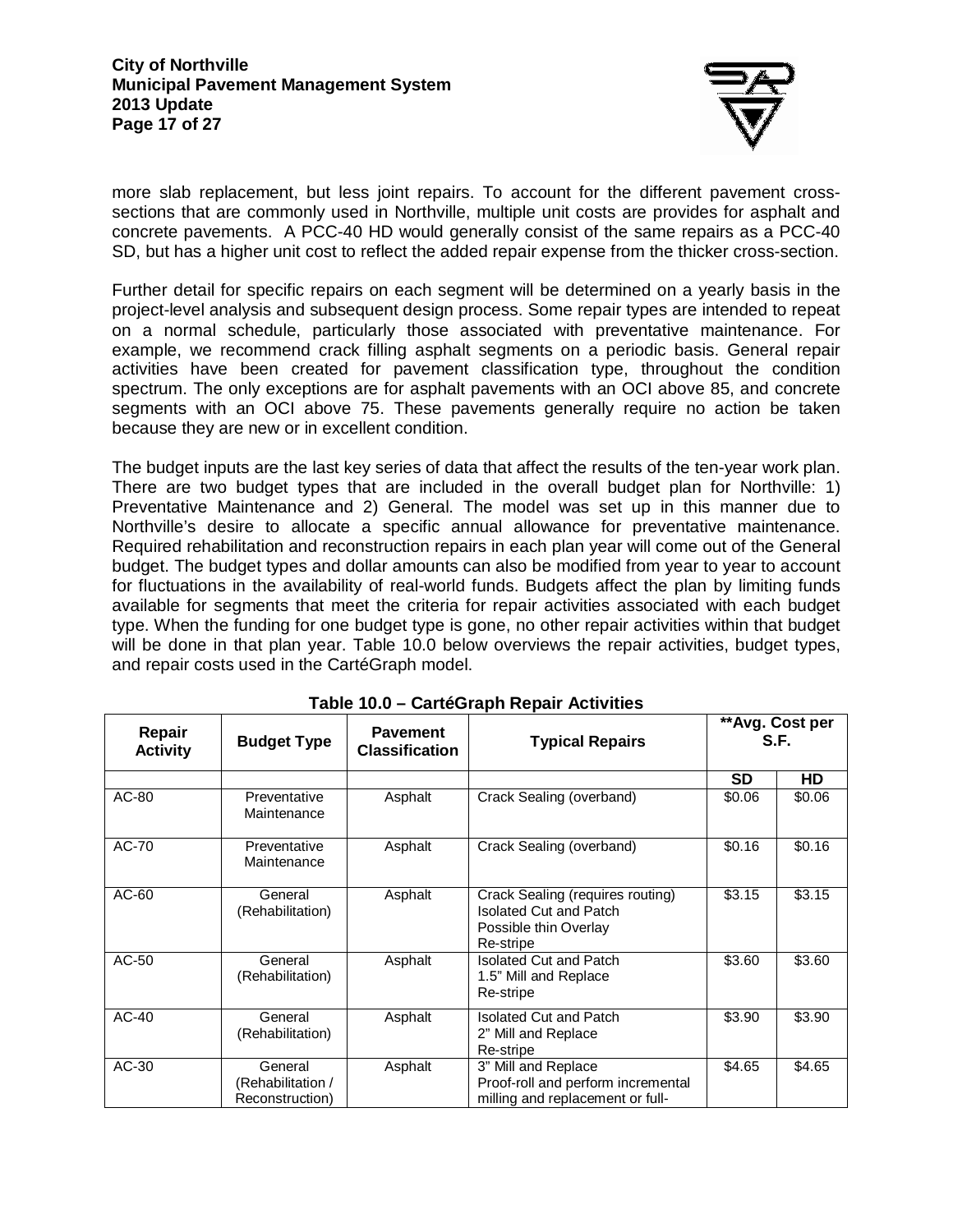#### **City of Northville Municipal Pavement Management System 2013 Update Page 18 of 27**



|               |                                                 |                                     | depth repairs where required<br>Re-stripe                                                                                                                                    |         |         |
|---------------|-------------------------------------------------|-------------------------------------|------------------------------------------------------------------------------------------------------------------------------------------------------------------------------|---------|---------|
| $AC-20$       | General<br>(Rehabilitation /<br>Reconstruction) | Asphalt                             | 3" Mill and Replace<br>Proof-roll and perform incremental<br>milling and replacement or full-<br>depth repairs where required<br>Re-stripe                                   | \$4.80  | \$4.80  |
| $AC-10$       | General<br>(Reconstruction)                     | Asphalt                             | Full-Depth Asphalt and Base<br>Reconstruction required                                                                                                                       | \$6.75  | \$8.25  |
| <b>PCC-70</b> | Preventative<br>Maintenance                     | Concrete                            | Crack and Joint Sealing                                                                                                                                                      | \$0.50  | \$0.50  |
| <b>PCC-60</b> | Preventative<br>Maintenance                     | Concrete                            | <b>Crack and Joint Sealing</b><br>Isolated Patching or Joint Repair                                                                                                          | \$3.10  | \$3.10  |
| <b>PCC-50</b> | General<br>(Rehabilitation)                     | Concrete                            | Approximately 10% Full-Depth<br>Patching. Crack Sealing and Joint<br>Cleaning/Sealing, Isolated Full-<br>Depth Joint Repair.                                                 | \$4.00  | \$4.35  |
| <b>PCC-40</b> | General<br>(Rehabilitation)                     | Concrete                            | Approximately 25% Full-Depth<br>Patching. Isolated Full-Depth Joint<br>Repair or Chipping and Patching<br>Spalled Joints.                                                    | \$5.15  | \$5.35  |
| <b>PCC-30</b> | General<br>(Rehabilitation /<br>Reconstruction) | Concrete                            | 3" Mill and Asphalt Overlay<br>Isolated Full-Depth Patching prior<br>to Overlay. Isolated Undercutting<br>and Base Replacement required.                                     | \$5.70  | \$5.90  |
| <b>PCC-20</b> | General<br>(Rehabilitation /<br>Reconstruction) | Concrete                            | 3" Mill and Asphalt Overlay<br>Isolated Full-Depth Patching and<br>Joint Repair prior to Overlay.<br>Isolated Undercutting and Base<br>Replacement required.                 | \$6.10  | \$6.50  |
| <b>PCC-10</b> | General<br>(Reconstruction)                     | Concrete                            | Remove and Replace Concrete<br>Pavement in entire area. Extensive<br>Undercutting and Base<br>Replacement required.                                                          | \$12.25 | \$14.00 |
| <b>APC-80</b> | Preventative<br>Maintenance                     | <b>Asphalt Overlaid</b><br>Concrete | Crack Sealing (Overband)                                                                                                                                                     |         | \$0.06  |
| <b>APC-70</b> | Preventative<br>Maintenance                     | <b>Asphalt Overlaid</b><br>Concrete | <b>Crack Sealing (Overband)</b>                                                                                                                                              |         | \$0.16  |
| APC-60        | General<br>(Rehabilitation)                     | <b>Asphalt Overlaid</b><br>Concrete | Approximately 10% Asphalt<br>Surface Patching<br>Possibly thin Overlay                                                                                                       | \$3.20  |         |
| APC-50        | General<br>(Rehabilitation)                     | Asphalt Overlaid<br>Concrete        | 1.5" Mill and Replace Asphalt<br>Isolated Full-Depth Concrete<br>Patching                                                                                                    | \$4.65  |         |
| APC-40        | General<br>(Rehabilitation)                     | Asphalt Overlaid<br>Concrete        | 2" Mill and Replace Asphalt<br>Isolated Full-Depth Concrete<br>Patching                                                                                                      | \$5.50  |         |
| <b>APC-30</b> | General<br>(Rehabilitation /<br>Reconstruction) | Asphalt Overlaid<br>Concrete        | 3" Mill and Replace Asphalt<br>Isolated Full-Depth Concrete<br>Patching                                                                                                      | \$6.45  |         |
| <b>APC-20</b> | General<br>(Reconstruction)                     | <b>Asphalt Overlaid</b><br>Concrete | Mill entire asphalt layer. Perform<br>isolated full-depth concrete<br>patching with isolated undercutting<br>and base replacement required.<br>Replace entire asphalt layer. |         | \$7.25  |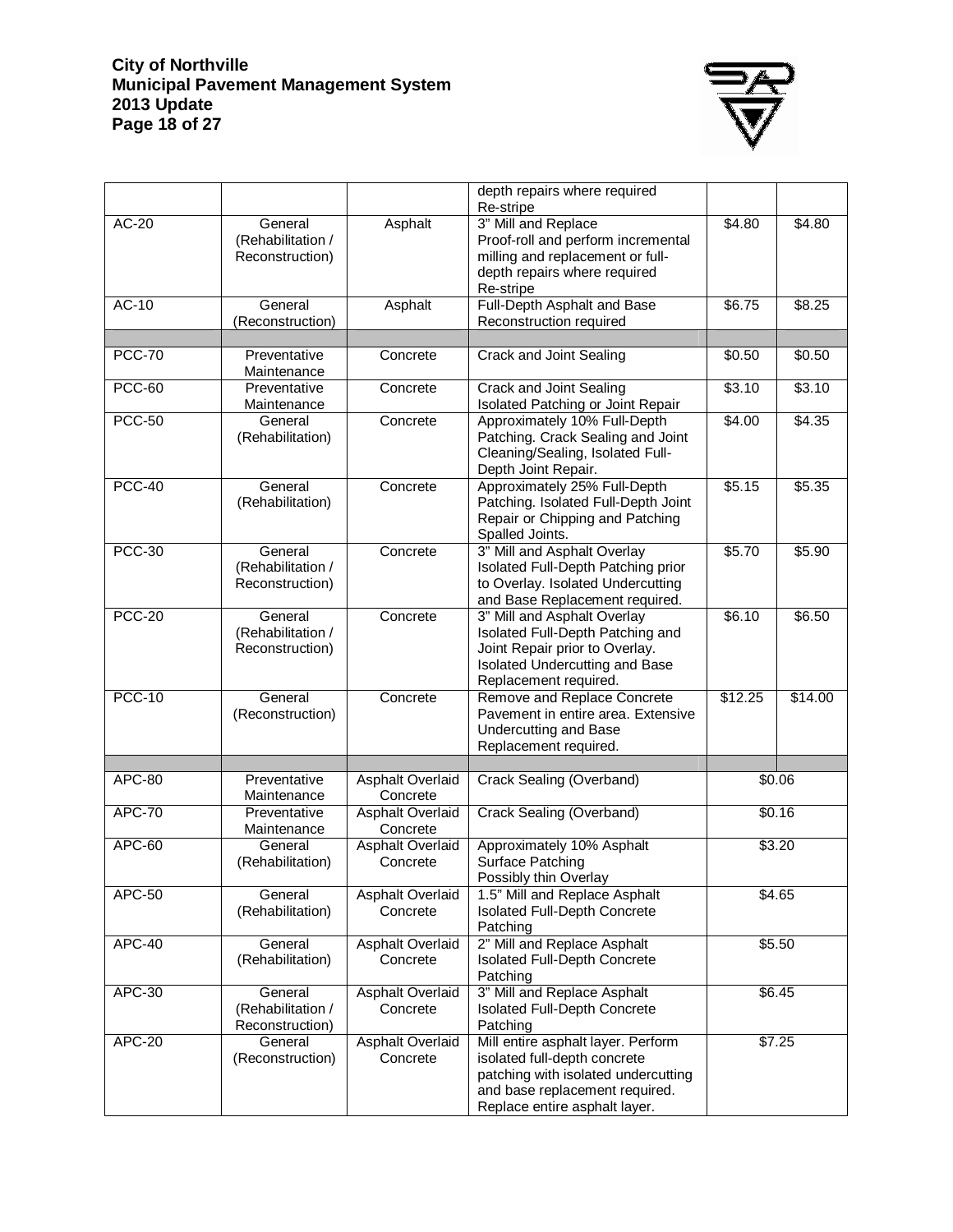

| APC-10 | General<br>(Reconstruction) | Asphalt Overlaid<br>Concrete | Remove asphalt and concrete<br>pavement in entire area. Install<br>heavy-duty concrete section.<br>Extensive undercutting and base<br>replacement required. | \$14.75 |
|--------|-----------------------------|------------------------------|-------------------------------------------------------------------------------------------------------------------------------------------------------------|---------|
|--------|-----------------------------|------------------------------|-------------------------------------------------------------------------------------------------------------------------------------------------------------|---------|

\*\* Average cost associated with a series of repairs anticipated for the designated condition.

As part of the 2013 update of the program, SDA reviewed the bid cost information from the most recent capital paving project in Northville. Along with input from the City, this cost information was used to update the repair strategy for the varying conditions as well as the overall unit cost for each repair activity. The unit cost for each repair activity includes an allowance per square foot for the necessary sidewalk, ramp, and curb and gutter repairs for each segment so these can be implemented during the time of pavement construction. With that being said, a separate \$35,000 annual allowance for isolated sidewalk, ramp, and curb and gutter repairs is still included in the project budget for spot repairs outside of the annual recommended segment repairs.

CartéGraph has the ability to predict the repairs and costs that will be required to keep the overall pavement network at a pre-determined, acceptable condition level for the next ten years. This is referred to as "OCI-Driven Analysis". Since Northville already has a predicted annual funding budget, SDA instead utilized "Budget-driven Analysis". Budget-driven Analyses takes the provided budget and shows the resulting network OCI. The two types of analyses are fully described as follows:

(1) **OCI-Driven Analysis:** predicts the repairs and costs that will be required to keep the overall pavement network at a user-specified condition level for the next ten years.

(2) **Budget-Driven Analysis:** predicts the repairs and resulting network pavement conditions throughout the next ten years using pre-determined budget allocations.

CartéGraph will add any activities that weren't completed because of lack of funds to the next plan year, and adjust the rest of the ten-year plan accordingly. For the updated program, the City of Northville informed SDA that the \$350,000 budget used in the last report should still be used in the 2013 update analysis. However, SDA was also informed that the City is planning to present a millage issue regarding street repairs to the voting citizens in August 2013, which if approved would potentially add an extra \$600,000 to the existing budget. Therefore, the City requested a second budget scenario be run within CartéGraph for comparison. The City also noted that if the millage increase is approved, it would consider paying into a bond issue to increase the budget amount for the first three years. Therefore, the City requested a total of three budget scenarios in order to compare how the OCI is affected during the ten years. The first year of the ten-year plan for all three scenarios includes a set budget of \$440,000 since the City already has a desired work plan in place. An overview of the three budgets used in the Northville's analysis can be seen in Table 11.0.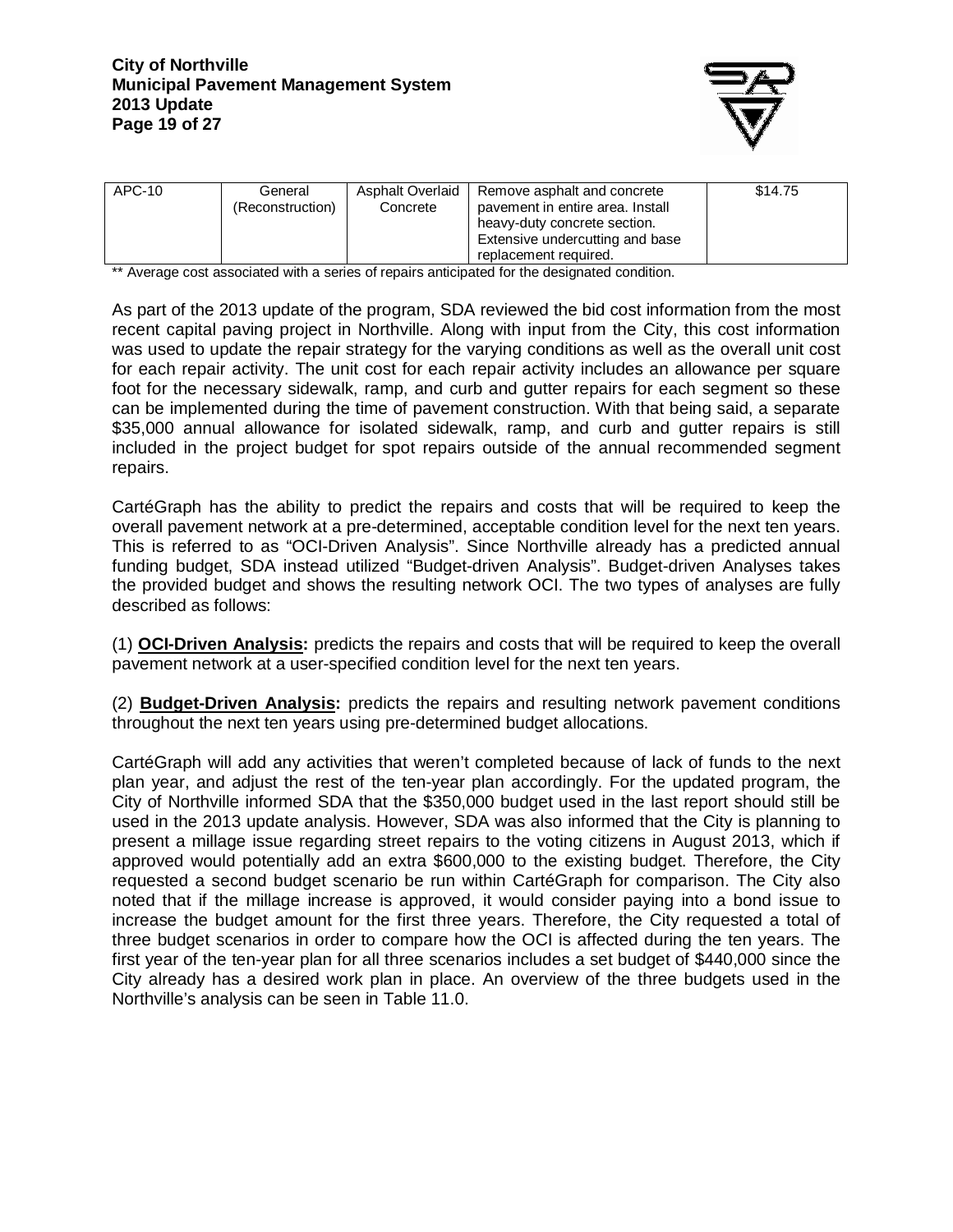

|                             | \$350K BUDGET SCENARIO                     | <b>Dollar</b><br><b>Allocation</b> |
|-----------------------------|--------------------------------------------|------------------------------------|
|                             | General (Rehabilitation or Reconstruction) | \$380,000                          |
| FY2014                      | Preventative Maintenance                   | \$25,000                           |
|                             | Sidewalk Allowance                         | \$35,000                           |
|                             | <b>ANNUAL TOTAL</b>                        | \$440,000                          |
|                             | General (Rehabilitation or Reconstruction) | \$290,000                          |
| FY2015<br>thru              | <b>Preventative Maintenance</b>            | \$25,000                           |
| FY2023                      | Sidewalk Allowance                         | \$35,000                           |
|                             | <b>ANNUAL TOTAL</b>                        | \$350,000                          |
| \$950K BUDGET SCENARIO      | <b>Dollar</b><br><b>Allocation</b>         |                                    |
|                             | General (Rehabilitation or Reconstruction) | \$380,000                          |
| <b>FY2014</b>               | <b>Preventative Maintenance</b>            | \$25,000                           |
|                             | Sidewalk Allowance                         | \$35,000                           |
|                             | <b>ANNUAL TOTAL</b>                        | \$440,000                          |
|                             | General (Rehabilitation or Reconstruction) | \$890,000                          |
| FY2015<br>thru              | <b>Preventative Maintenance</b>            | \$25,000                           |
| FY2023                      | Sidewalk Allowance                         | \$35,000                           |
|                             | <b>ANNUAL TOTAL</b>                        | \$950,000                          |
| <b>BOND BUDGET SCENARIO</b> | <b>Dollar</b><br><b>Allocation</b>         |                                    |
|                             | General (Rehabilitation or Reconstruction) | \$380,000                          |
| <b>FY2014</b>               | <b>Preventative Maintenance</b>            | \$25,000                           |
|                             | Sidewalk Allowance                         | \$35,000                           |
|                             | <b>ANNUAL TOTAL</b>                        | \$440,000                          |
|                             | General (Rehabilitation or Reconstruction) | \$1,940,000                        |
| FY2015<br>thru              | <b>Preventative Maintenance</b>            | \$25,000                           |
| FY2017                      | Sidewalk Allowance                         | \$35,000                           |
|                             | <b>ANNUAL TOTAL</b>                        | \$2,000,000                        |
|                             | General (Rehabilitation or Reconstruction) | \$440,000                          |
| <b>FY2018</b><br>thru       | <b>Preventative Maintenance</b>            | \$25,000                           |
| FY2021                      | Sidewalk Allowance                         | \$35,000                           |
|                             | <b>ANNUAL TOTAL</b>                        | \$500,000                          |
|                             | General (Rehabilitation or Reconstruction) | \$540,000                          |
| FY2022<br>thru              | Preventative Maintenance                   | \$25,000                           |
| FY2023                      | Sidewalk Allowance                         | \$35,000                           |
|                             | <b>ANNUAL TOTAL</b>                        | \$600,000                          |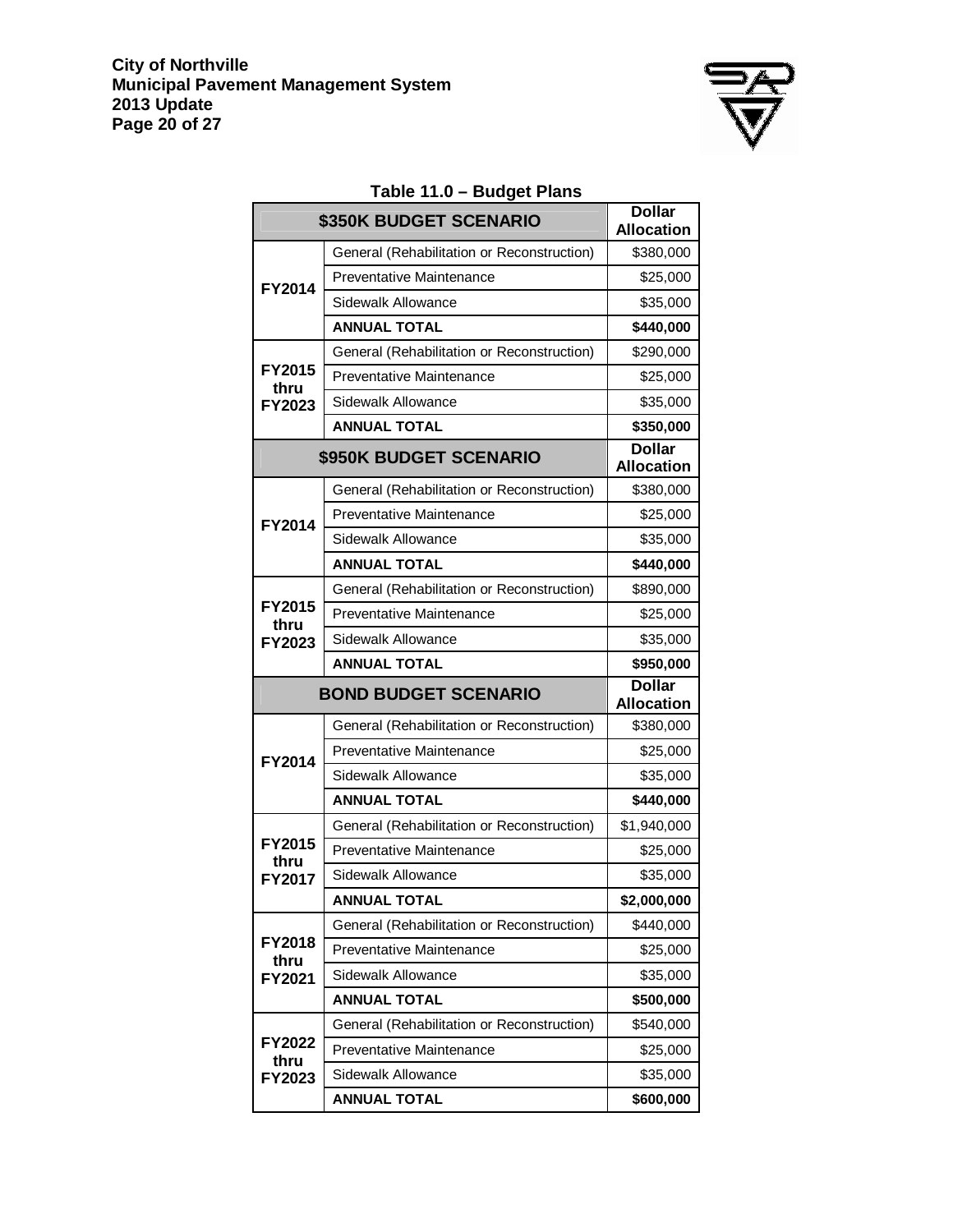

CartéGraph also has the ability to adjust the inflation for the plan period. The inflation rate was set to 1.0% to account for the increase in repair activity costs in the subsequent nine years of the ten-year plan. Inflation can be adjusted to be consistent with other projections.

It should be clearly understood that changes to any of the above technical inputs, or plan parameters will affect the results of the analysis. SDA has selected the parameters based on some initial assumptions, information obtained from the City of Northville, and engineering judgment. The program can be modified in the future to account for changing goals, varying budgets, or altering management philosophies as required by the City of Northville.

Approaching a large pavement network with a ten-year plan strategy provides a comprehensive and detailed process that will lead to cost-effective annual repair projects. The process we have shown here in has been tested and proven over years of development and use.

# **TEN-YEAR WORK PLAN RESULTS AND RECOMMENDATIONS**

The calculation of the work plan involves CartéGraph running detailed analysis while accounting for the previously discussed input parameters. The program determines the NPR of each segment. It then determines which repair activities can be performed within the allocated total budget for each of the three budget scenarios, and the potential segments for repair that have the highest NPR are selected first in the repair recommendations. The program will select segments to repair until the annual budget allocations are gone. It will progress down the NPR ranking until it finds a suitable project that will both raise the network OCI to an acceptable level while also minimizing costs. As a result, we end up with some small projects, which we may not necessarily do, or projects too large to fit into a given years budget. We consider this the "raw" output or results. The "raw" results can be manipulated, and scenarios re-calculated. Some manual manipulation of the results was performed for this analysis to develop the work plan presented. The work plan is the result of a specific set of input criteria. Changes to any of the input criteria will impact the results of the plan.

The full CartéGraph output including budget summaries with resulting network OCI levels at the end of each year, along with specific segment repair recommendations and planned costs can be found in Appendices F and G. Work plan maps for the ten years of each budget scenario are located in Appendix H. A naming convention was developed for each segment to signify the road name, and segment number within each particular road, as most roads contain multiple pavement segments. For example, the second segment within Rayson Street is named: RYS 02. A spreadsheet with a complete list of segments in the Northville network is provided in Appendix E. All input parameters associated with each segment are also provided in this spreadsheet.

SDA implemented the three Budget-Driven scenarios to provide Northville with a comparison of the various impacts on the overall pavement network. The results of the Budget-Driven Analysis with the existing \$350,000 annual budget determined that the network-level OCI will consistently fall throughout the ten-year time period, from a current level of 49.74, to a level of 38.49 at the end of the tenth year, implying significant project under-funding. Therefore, it is imperative that the millage increase is approved in order to improve the condition of the existing pavement network. The \$950,000 annual budget associated with the millage increase provides a steady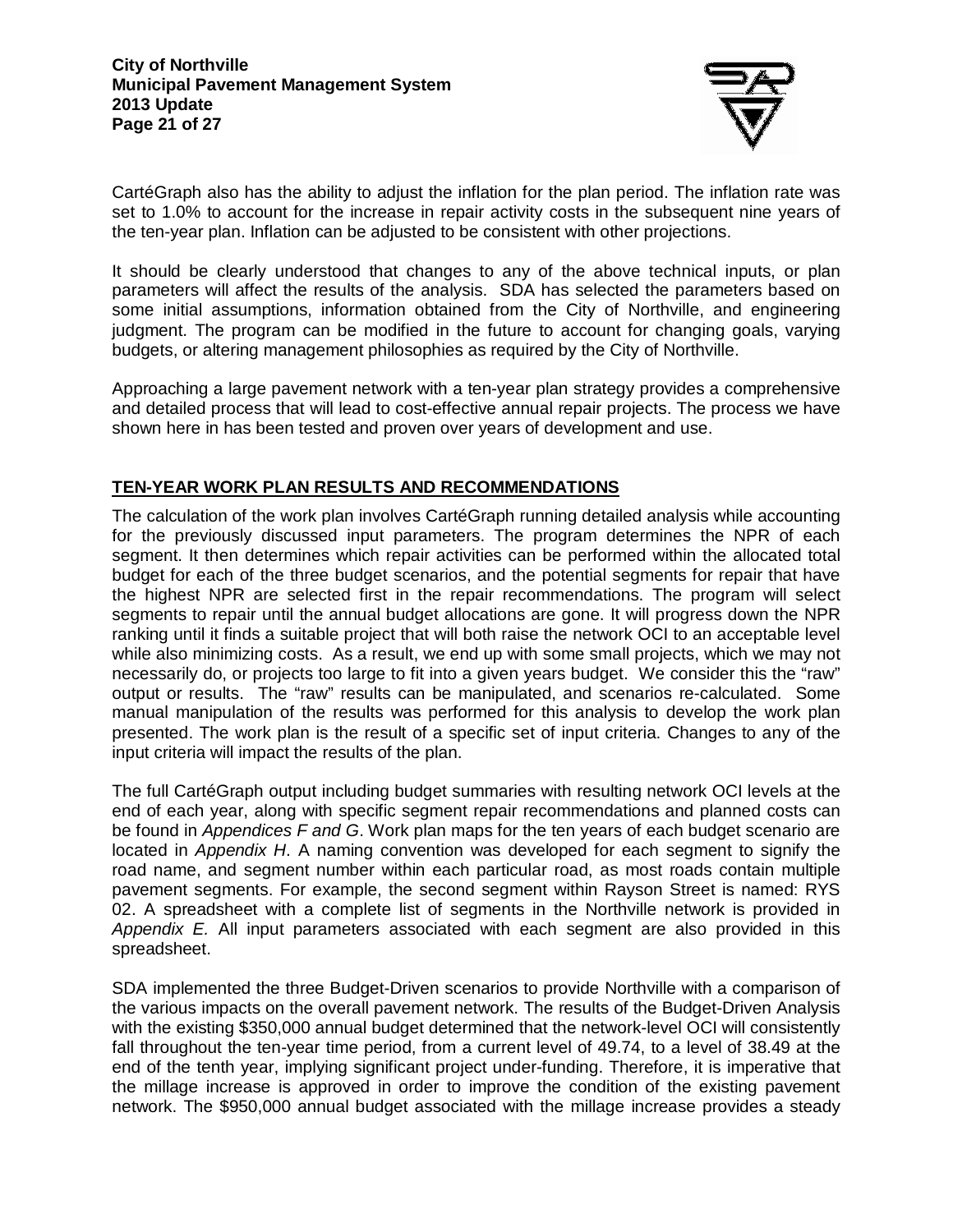

increase in OCI each year until the final OCI level after ten years ends up at 59.86. Furthermore, the bond scenario, which provides significant funding upfront during the ten-year plan increases the OCI rapidly to 65.83 after the first few years of repairs, but then the OCI is basically maintained at 65 for the remaining years of the ten-year plan due to a significant decrease in annual funds. While the Bond budget scenario yields the highest average OCI after ten years, it is important to note that this budget will continue to simply maintain the overall condition at an approximate rating of 65 while the \$950,000 annual budget will continue to slowly increase the network OCI over time. **Based on the comparison of the results of the three Budget-Driven analyses, SDA determined that the existing annual budget of \$350,000 is insufficient to adequately maintain the Northville Pavement Network. Therefore, it is vital that the proposed millage increase be approved in order to increase the network-level OCI to an acceptable level. If the millage increase is implemented, SDA recommends that Northville implement the \$950,000 annual budget scenario in order to steadily increase the network's condition over time.** We also note that based on the total pavement area and projected funding amounts, these results are consistent with other large pavement networks with which SDA has been involved in maintaining. The following information in Table 12.0 summarizes the results of the three budget scenarios.

| Scenario<br><b>Type</b> | <b>Total Ten-</b><br><b>Year Cost</b> | <b>Existing</b><br>OCI | <b>Final</b><br><b>Network</b><br><b>OCI</b> | <b>Budget Trends</b>                                                            |
|-------------------------|---------------------------------------|------------------------|----------------------------------------------|---------------------------------------------------------------------------------|
| \$350K<br>Annual        | \$3,545,973                           | 49.74                  | 38.49                                        | OCI steadily decreases annually                                                 |
| \$950K<br>Annual        | \$8,959,447                           | 49.74                  | 59.86                                        | OCI gradually increases annually                                                |
| <b>Bond</b><br>Scenario | \$9,614,067                           | 49.74                  | 65.32                                        | OCI quickly rises to 65 and is then maintained for<br>the remainder of the plan |

**Table 12.0 – Summary of Budget Scenarios** 

Figure 9.0, below, shows the results of the three budget scenarios on the network level OCI, compared to the network level OCI of a scenario where no funding is applied to the network. The \$350K annual budget scenario shows a steady decline in OCI, indicating network-level project under-funding. The \$950K annual budget scenario results in a consistent increase in the network-level OCI over the ten year period. The Bond scenario helps bring the OCI up to an approximate rating of 65 after the first few years; however, since the annual budget amount drops at this point, it simply helps maintain the network-level OCI at this level for the remaining years of the program. In the scenario where no funding is applied to the network, the OCI drops to a level of 22.39 at the end of the ten year period.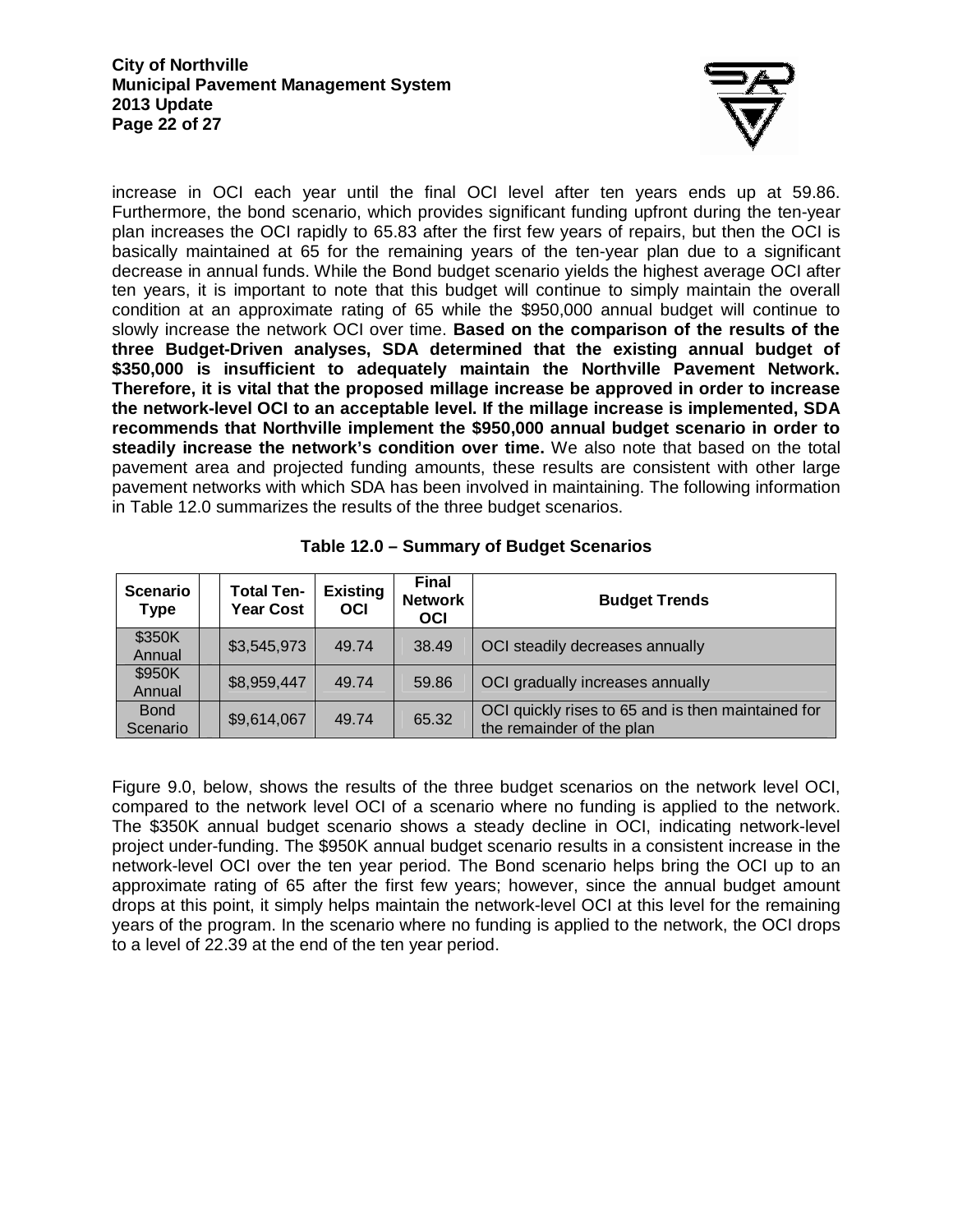

**Figure 9.0** 



If no work is undertaken, the value of the work backlog, or accumulation of needed repairs, steadily increases as the pavement conditions decrease. The backlog projection is the funding requirement over the ten-year period needed if required work in each plan year is delayed until the following year. If no further work is undertaken, the final average pavement condition is expected to fall to an OCI of 22.4, with a substantially high backlog over \$24,000,000 as seen in Figure 10.0. The first year alone has a work backlog of over \$12,000,000, which demonstrates the network's need for an extensive amount of repair work.



**Figure 10.0**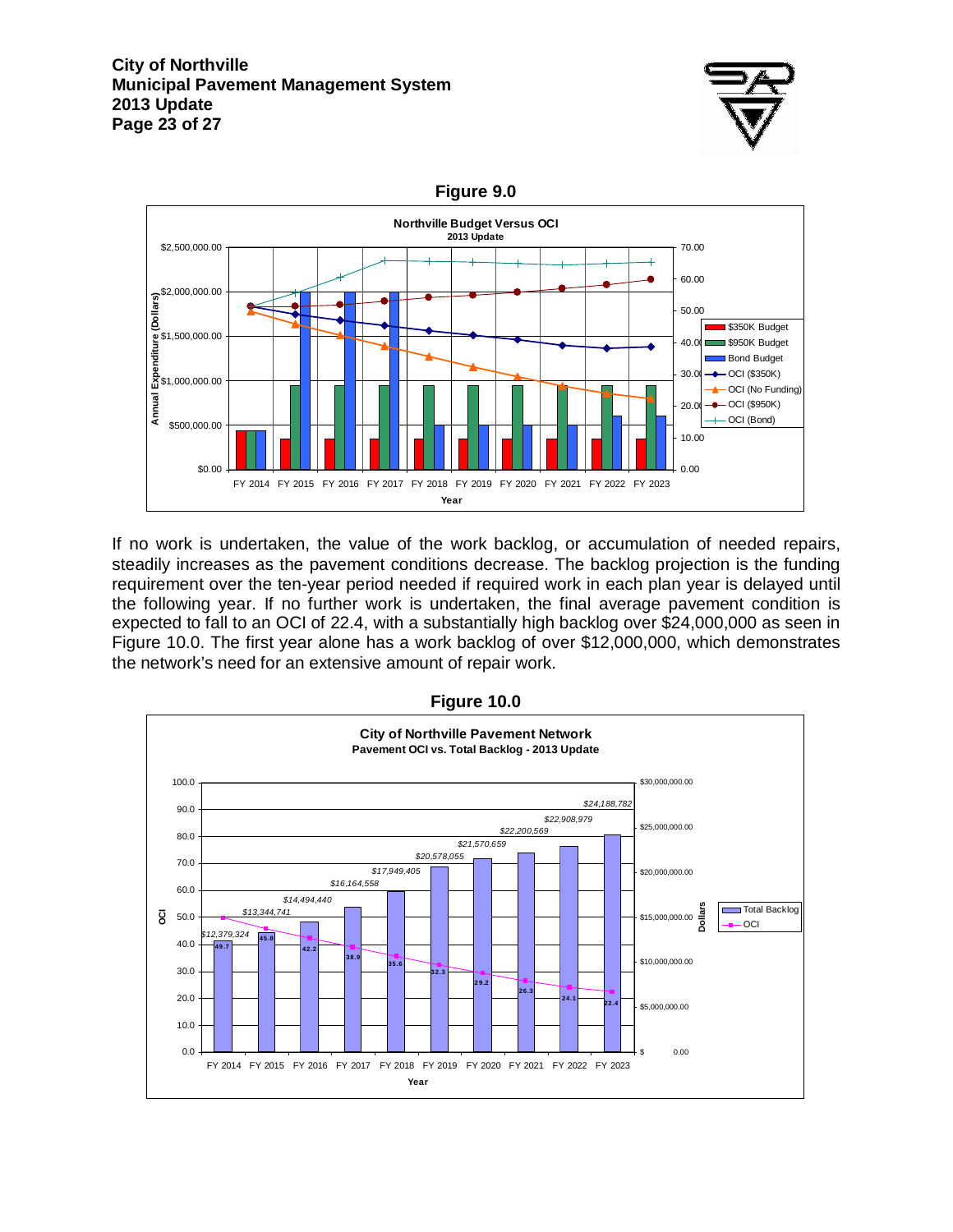

The ten-year work plans for all three budget scenarios are presented in tabular form in Appendix I. Information displayed includes the Road Name, Segment ID number, the Segment Area, the CartéGraph Plan Activity, the Projected Cost of the proposed repair project, and the Anticipated Repairs to be performed for each project. The total cost for each plan year is also provided. Information within these tables corresponds directly with the pavement inventory spreadsheet, CartéGraph segment analysis recommendations, and work plan maps provided in Appendices E, G, and H, respectively.

We stress, and highly recommend that isolated distresses must continuously be repaired as part of an ongoing maintenance program beyond the initial repairs chosen by CartéGraph. This type of maintenance program is handled with yearly allocated funding. For example, a pothole on a "70" rated asphalt pavement needs immediate attention or repair even though the repair recommendations addressing the rating category do not speak to these specific repairs. In this case, an AC-70 repair does not include isolated pothole repair. We recommend that Northville establish a general maintenance fund to allow for the immediate action or repair when dealing with these isolated situations to avoid problems or situations that may result from these isolated distresses.

We caution using this plan for direct funding of repair projects. The purpose of an analysis of this level is to assist in selecting projects. Once projects are selected, a detailed "Project Level" analysis should be performed. It is during this inspection that specific repair techniques, overall scope of the project, and a project budget are determined. Once the project budget is determined, the funding should be requested. Skipping the project level inspection can result in under-funding or over-funding of the project, and potentially compromise the overall quality of the project. Over-funding can occur when the pavement deteriorates at a slower rate than predicted. When work is completed, the maintenance and repair database should be updated annually as work is completed. We also recommend re-assessing the ten-year plan annually at the end of construction.

# **PAVEMENT LIFE**

The repair activities used in the plan (Table 10.0) are intended to increase the pavement life expectancy. Repairs in the preventative maintenance category, such as crack sealing and surface sealing, are intended to retard the deterioration of the pavement, as opposed to dramatically increasing the pavement condition. Although rehabilitation or reconstruction will be needed eventually, the preventative maintenance activities provide the most cost-effective way to increase life-expectancy. Once a pavement reaches the point where rehabilitation repairs are required, the associated costs rise at an increasing rate as the condition deteriorates. Repairs such as cut and patching, overlays, and partial-depth milling and replacement increase the pavement condition rating and extend the life significantly, but at a greater cost than applying preventative maintenance. The repairs associated with reconstruction are the most extreme scenario. They essentially start the life-cycle over by increasing the condition rating to 100, but at the highest expense.

The intention of the ten-year plan is to minimize the amount of reconstruction needed, and implement rehabilitation when possible. Preventative maintenance repairs are included within the pre-determined annual budget allocation. The effects of different repairs on the pavement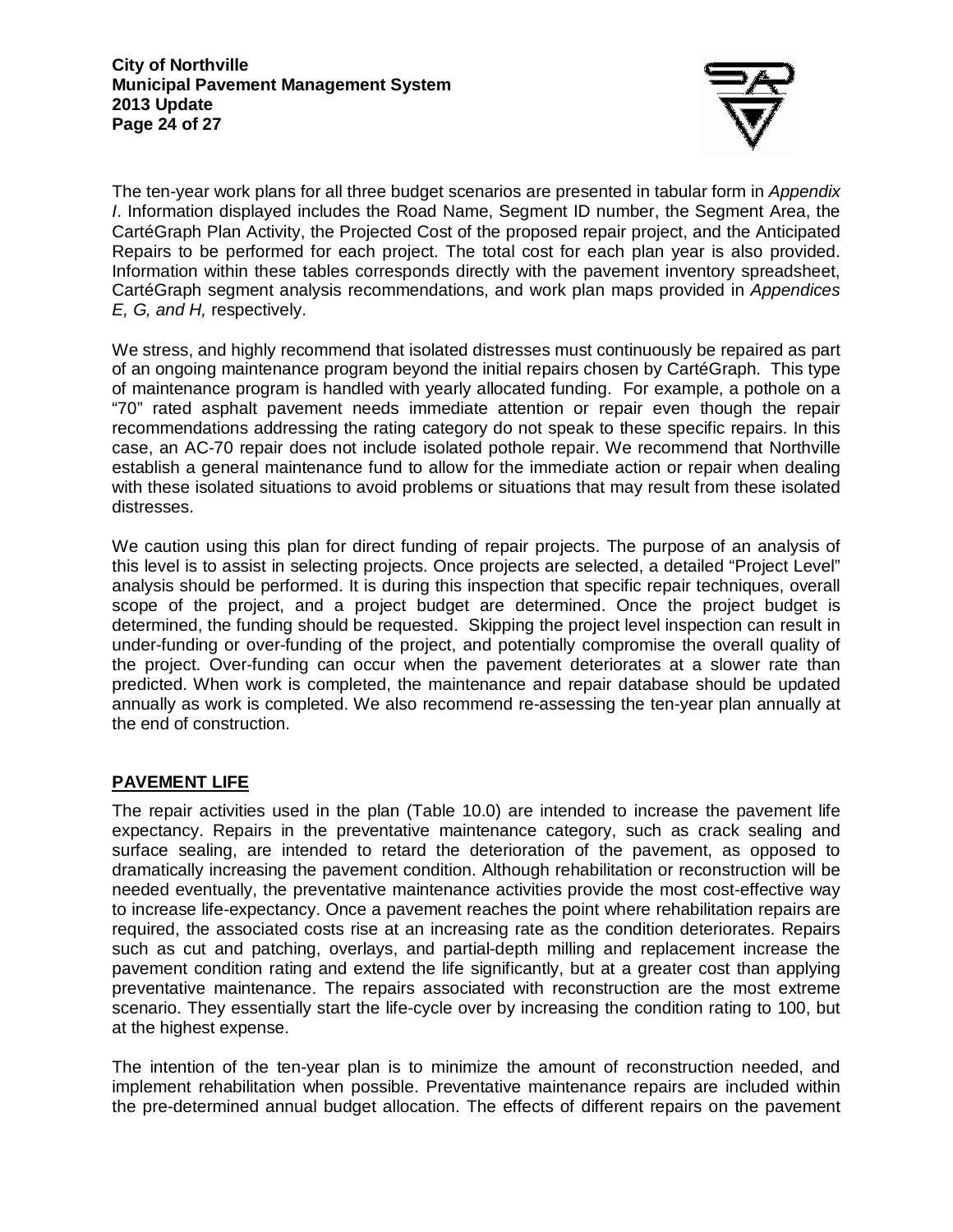

life-expectancy are shown in Table 13.0 below. This information was obtained from the Federal Highway Administration; it gives time ranges for the benefits to the pavement, not for the treatments themselves. It is important to understand that these are estimated values, as the actual gains depend on numerous factors such as original construction quality, varying traffic loadings, sub-grade type, and climate conditions. SDA added the information regarding reconstruction activities.

| <b>Repair Activity</b>             | <b>Pavement Type</b> | <b>Extended Service Life</b><br>(Years) |
|------------------------------------|----------------------|-----------------------------------------|
|                                    | Flexible             | Up to 2                                 |
| Overband Crack Sealing             | Composite            | Up to 2                                 |
|                                    | Flexible             | Up to 3                                 |
| <b>Crack Sealing</b>               | Composite            | Up to 3                                 |
|                                    | Rigid                | Up to 3                                 |
|                                    | Flexible             | $3$ to $6$                              |
| Single Chip Seal                   | Composite            | NA*                                     |
|                                    | Flexible             | 4 to 7                                  |
| Double Chip Seal                   | Composite            | $3$ to $6$                              |
|                                    | Flexible             | NA*                                     |
| <b>Slurry Seal</b>                 | Composite            | $NA^*$                                  |
|                                    | Flexible             | 3 to 5**                                |
| Micro-surfacing (Single Course)    | Composite            | NA*                                     |
|                                    | Flexible             | 4 to 6**                                |
| Micro-surfacing (Multiple Course)  | Composite            | NA*                                     |
|                                    | Flexible             | 3 to 5**                                |
| Ultrathin Asphalt Overlay (0.75")  | Composite            | 3 to 5**                                |
|                                    | Flexible             | 5 to 10                                 |
| Asphalt Overlay (1.5")             | Composite            | 4 to 9                                  |
| Mill and Overlay (1.5")            | Flexible             | 5 to 10                                 |
|                                    | Composite            | 4 to 9                                  |
| Mill and Overlay (2.0")            | Flexible             | 7 to 12                                 |
|                                    | Composite            | 7 to 12                                 |
|                                    | Flexible             | 8 to 14                                 |
| Pulverization and Overlay          | Composite            | 8 to 14                                 |
| <b>Full Reconstruction</b>         | Flexible             | 15 to 40                                |
|                                    | Composite            | 15 to 40                                |
| Joint Resealing                    | Rigid                | 3 to 5                                  |
| Spall Repair                       | Rigid                | Up to 5                                 |
| <b>Full-depth Concrete Repairs</b> | Rigid                | 3 to 10                                 |

#### **Table 13.0 – Extended Service Life Gains for Pavement Treatments**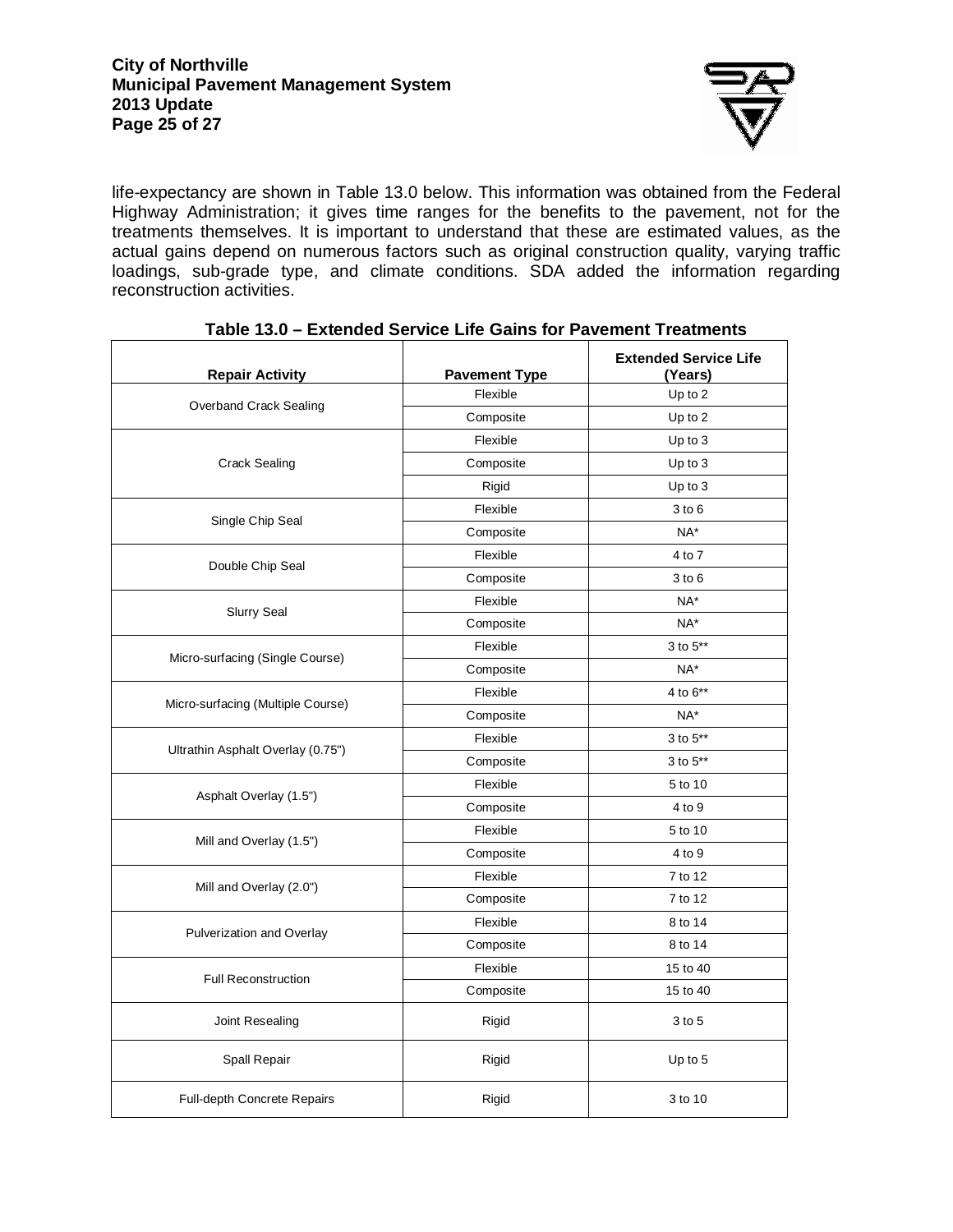#### **City of Northville Municipal Pavement Management System 2013 Update Page 26 of 27**



| Diamond Grinding              | Rigid | $3$ to $5**$  |
|-------------------------------|-------|---------------|
| Dowel-bar Retrofit            | Rigid | 2 to $3^{**}$ |
| Concrete Pavement Restoration | Rigid | 7 to 15**     |
| <b>Full Reconstruction</b>    | Rigid | 15 to 50      |

\*Sufficient data are not available to determine life-extending value

\*\*Additional information is necessary to quantify the extended life more accurately

Figure 11.0, below, further demonstrates the effects on pavement condition that preventative maintenance, rehabilitation, and reconstruction have throughout the life-cycle.



**Figure 11.0 – Repair Effects of Pavement Deterioration with Time** 

### **SUMMARY AND CONCLUSIONS**

SDA performed the field evaluation update of the City of Northville's approximately 25 Mile long pavement network in February of 2013. Roads consisting of asphalt, concrete, and composite (asphalt over concrete) construction were evaluated and categorized by Pavement Condition, Use, Priority and Classification. The total pavement area within the Northville network was found to be approximately 3,897,756 square feet. This represents a total asset replacement value of approximately \$25 million.

The overall condition of the pavement network was found to be in fair condition, with a weighted average Overall Condition Index (OCI) rating of 49.74 on the 100 point scale. Individual pavement conditions ranged widely across the rating scale, but numerous concrete and asphalt pavement were found to be in poor condition, and are anticipated to deteriorate into failed condition within the next several years if heavy rehabilitation or reconstruction repairs are not implemented. A combination of isolated preventative maintenance, and extensive rehabilitation and reconstruction repairs is necessary to address the varying pavement conditions found in the network.